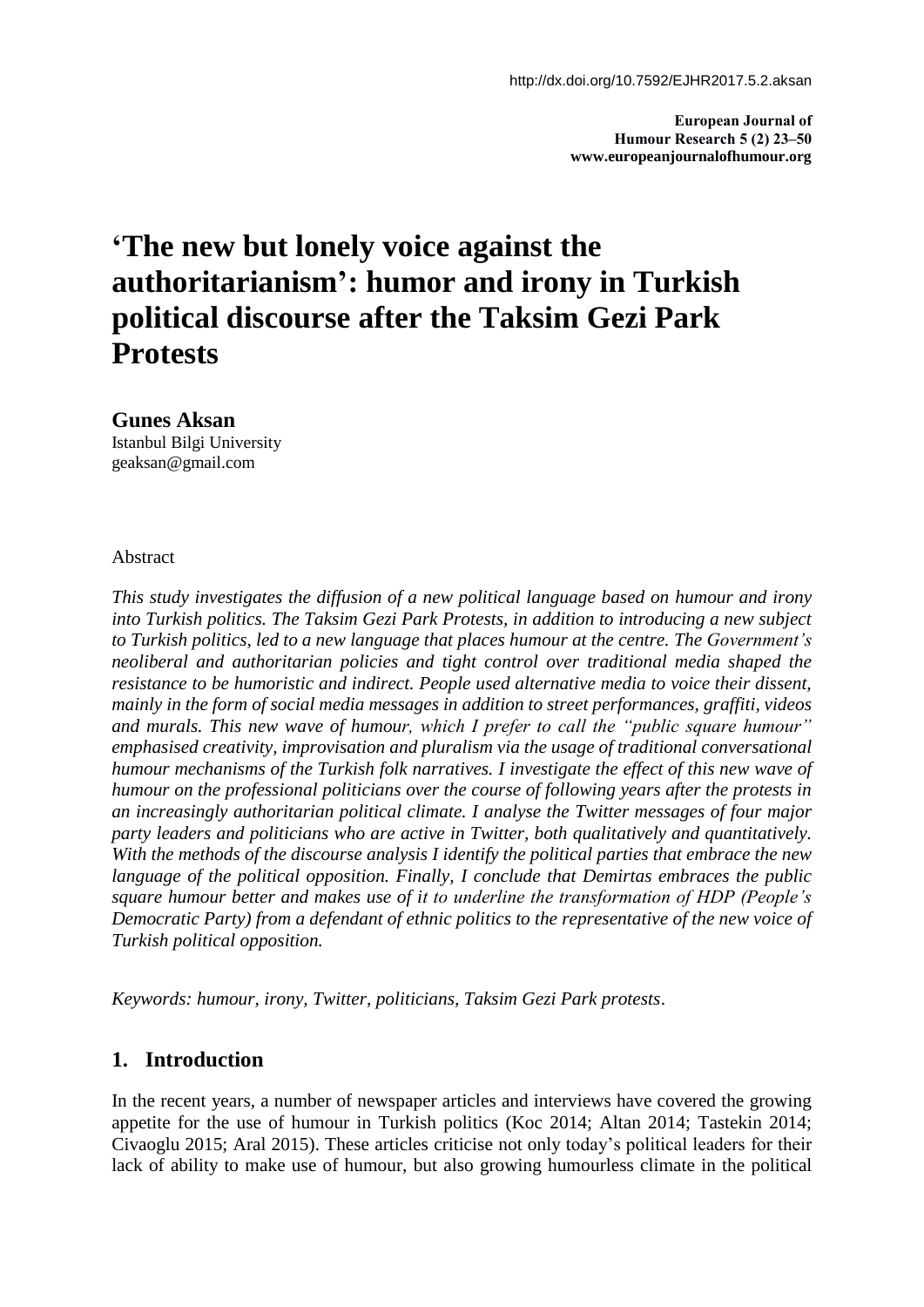sphere. In contrast to the formal political scene, beginning from 1990s, humour has secured its position as a cultural practice. Aside from twenty weekly humour magazines, numerous leisure magazines as well as comedy specific cultural centres and café-bars, YouTube channels, web dictionaries, books and blogs sprung up with titles that advertised their humorous content. While these different humorous products detailed the cultural aspects of everyday life of urbanites, they are simultaneously less involved with formal politics and professional politicians. In fact, the silence on the part of the political humour and satire accompanied the relative silence of the political opposition against the hegemony of the ruling party. One of the reasons of the feeble voice of the opposition can be found in the depoliticization process of the political life started by the 1980–83 military regime by arresting, trying and incarcerating thousands of people. The influence of this military regime remained even after the 1983 transition to democracy and implementation of neoliberal policies by the ruling Motherland Party (Anavatan Partisi, ANAP). As a result, youth who came of age in the post-1980 period are seen as the generation of the military coup, neoliberalism and the consumer society (Lukuslu 2014: 78). With the Justice and Development Party (Adalet ve Kalkinma Partisi, AKP), the process of commodification under the neoliberal capitalism went hand in hand with the development of new police state techniques (Tugal 2013: 148). In 2016, under the rigid rule of AKP two thousand lawsuits have been filed for insulting the president Recep Tayyip Erdogan. As a result, Turkey fell down to 151st place in the 2016 World Press Freedom Index (BBC 2016; Reporters 2016). Between the years 2004–2015, the five lawsuits opened against the cartoonists or their publishers represent the anti-humour attitudes coming from the ruling party, the AKP and in particular its de facto leader Recep Tayyip Erdogan. In this era, while humour as a cultural practice has been diffusing deeply in the informal routes of daily life, it has been simultaneously evicted from the formal politics. This is one of the reasons why the Taksim Gezi Park protests took place; they were immediately labelled as a movement of an apolitical generation who grew up with humour (Ayata 2014) (Kongar & Kucukkaya 2013). During the Taksim Gezi Park protests, we witnessed an extraordinary resurgence of interest in humour as well as its use as a political tool for the creation of the democratic atmosphere in which different visions can coexist. In this sense, this paper argues that the Taksim Gezi Park protests created a critical moment by putting the humour back in politics.

In addition to this periodical dimension, humour of the Taksim Gezi Park protests has a social class dimension as well. According to Kuipers, humour is a very potent way of drawing symbolic boundaries. The use and appreciation of humour is related to social background (Kuipers 2009: 219). In the Taksim Gezi Park context we've seen a particular utilisation of humour for the benefit of groups who became economically, culturally or politically disadvantaged under the politics of AKP. The Taksim Gezi Park protests is a middle class reaction to the government's privatisation policy of public places and increasingly authoritarian policies, and it allowed them to show their vision of the urban living (Keyder 2014; Gole 2013; Tugal 2013; Wacquant 2014; Ayata 2014; Kongar & Kucukkaya 2013). Even though having good sense of humour is a social marker, and consumption of it is also based on socioeconomic conditions, humorous repertoires are massively shared for the most of the society (Firedman 2011). And in the hands of the Taksim Gezi Park protesters the repertoire of popular humour became a useful political tool to share the cause of the movement and reach diverse social actors. During the protests, the protesters defined their extensive usage of humour with the expression of the "disproportionate use of intelligence" emphasising their ability to make humour against the bigotry of the government and its disproportionate police brutality without hesitation. Even though the movement rose in middle class, their call for engagement was also an appeal for solidarity that was established by means of shared aspects of personal identity: being intelligent enough to make humour. This point of view considers humour as well as intelligence one of the tools for opposing the authority (Emre *et al.* 2014: 430). This feature of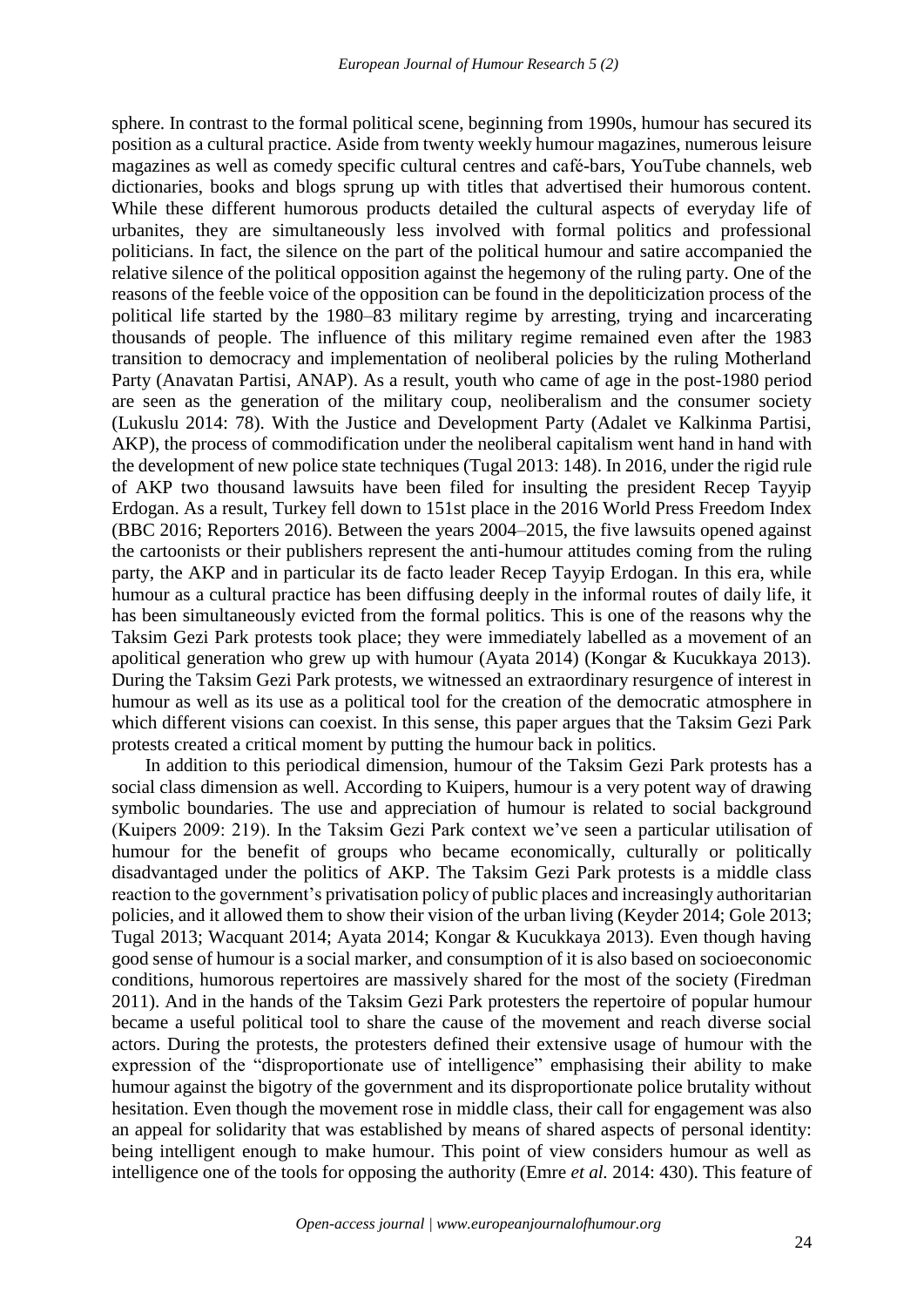the Taksim Gezi Park movement indeed seems to be in line with the contemporary worldwide trend of mass revolts against repressive regimes as exemplified by the Arab Spring uprisings, the March of Millions protests in Russia and mass protests in Brazil. Another stylistic commonality of these movements is sit-ins at the public squares. Tugal points out that, during the occupation of the town squares, protesters experience a non-commodified space where they momentarily tasted the fruit of a solidaristic life (2013: 157). On the other hand, Ors noted that the occupation of public squares is intimately linked with the crises of democracy (2014: 490). The humorous language born from these moments of freedom and solidarity, which I prefer to call the "public square humour", provides the common ground that facilitates the communication as well as the confrontation of different political visions between protesters. In the light of recent studies and commentaries on the Taksim Gezi Park movement, the present research investigates whether the humorous language born at the public squares of Istanbul and many other cities of Turkey has an effect on formal politics in the context of electoral competition. My point of departure is that during the protests; pluralism, improvisation and creativity reappeared in the terrain of humour to shift balances of power. In this way, the protesters turned a public square into a commune by creating a festive atmosphere in which language of humour enhanced communication with diverse people or groups, who have been barred from the formal politics for years, such as LGBT, Anti-capitalist Muslims, feminist and green movements and middle class youth who has never been a part of the leftist politics. In my analysis I will argue that the role of the new language of humour in resolving the on-going tension between the rejection of the formal politics by certain section of the society and their demand to participate in actual politics, which affects their life deeply.

#### **2. Review of the literature**

Politics and humour share the same paradoxical nature; they are both universal and particular. Their nature is starting from the need of human beings to become socialised then establish a *pacte sociale* for living together. The *pacte* either provides the protective umbrella of the social order and sets restrictions on our liberty. The tension between adaptation to imposed rules of the social order and pursuit of liberty constitutes universal aspect of any society. The problematic remains at the centre of today's political philosophy "the question of creating the setting for a shared life free of domination" (Axtmann 2013: 128). A version of the same problem is present in Bakhtinian theories of humour as well: how necessary is the courage of laugh to the pursuit of liberty? (Holquist 1984). One branch of theories of humour also discusses the role of humour for the creation of particular moments of liberty from the pressures of the social order (Bergson 1914; Bakhtin 1984; Douglas 2002). In *Rabelais and his world*, Bakhtin exposed in detail the indispensable role of the folk humour and carnival experience for the consolidation of political power in the feudal societies of the Middle Ages. He sees the carnival experience of the people as a process in which "people in the town square realise that established truth and authority are relative" (Bakhtin 1984: 255).

According to him, "the carnivalesque crowd in the streets is outside of and contrary to all existing forms of the coercive socioeconomic and political organisation, which is suspended for the time of the festivity" (1984: 255). In this sense, the carnival laughter creates counterhegemonic moments, which change the position of the laughter in favour of the subversive. Although these carnivalesque moments are temporary, they do break the hegemony for a shortlived pause and leave marks in both social consciousness and social unconsciousness (Sorensen 2014; Emre *et al*. 2014). In the perspective of critical political theory, Bruner also argues that while these carnivalesque moments can serve to reinforce political order, they are also ultimately capable of serving a much greater purpose; "allowing subjects to enter a liminal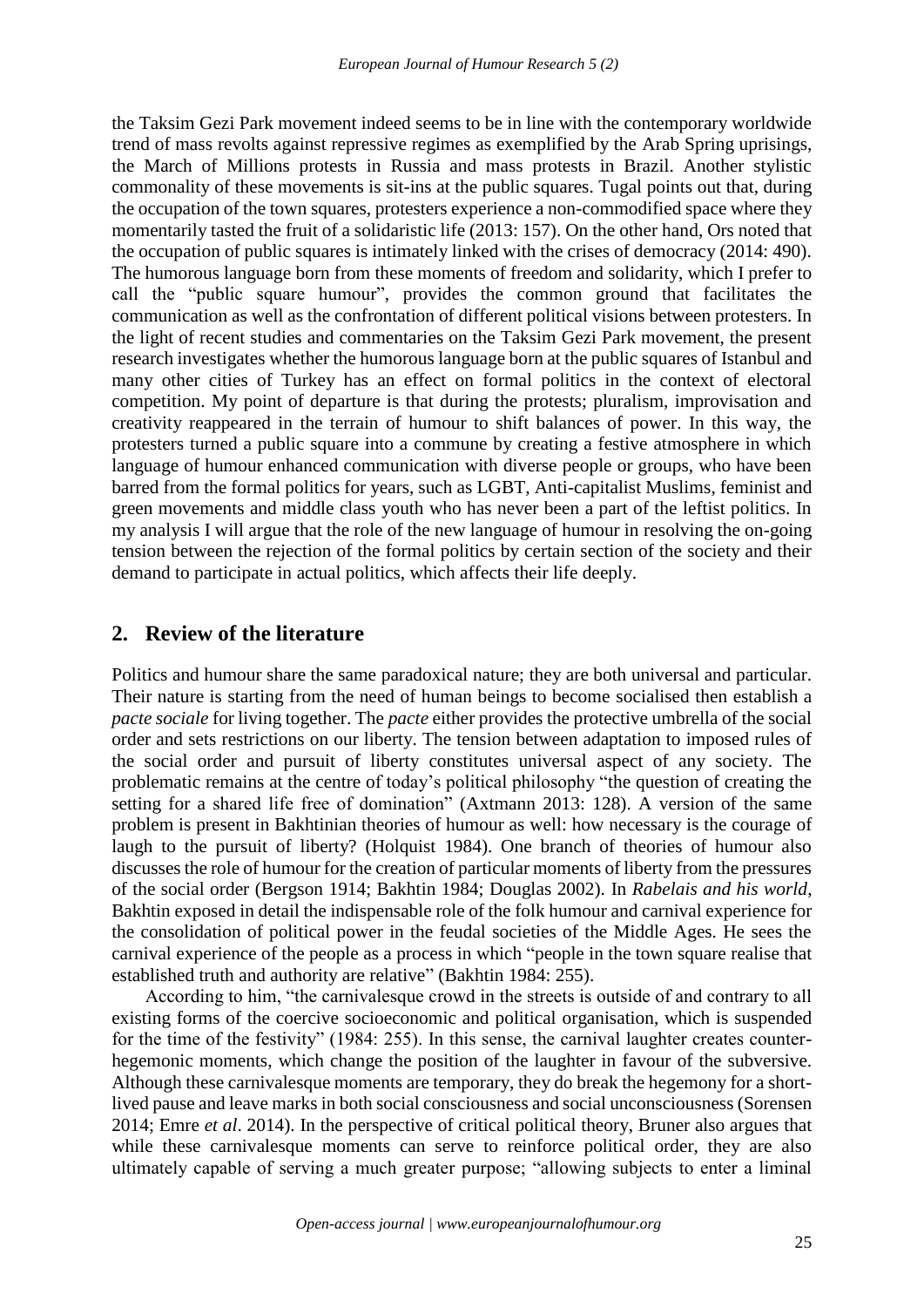realm of freedom and in so doing create a space for critique that would otherwise not be possible in "normal" society" (2005: 140). In the context of the Taksim Gezi Park, Ors elaborates the commune experience of protesters as a creative display of democratic vision beyond its limited definition as the rule of elected people. For her, this experience could no longer be taken from the people. It was to be an inclusionary democracy where people became active residents of their city and engaged in how they were to be ruled (Ors, 2014:495-6). One of the slogans of the protesters reflects their critic on the authoritarian decisions of the government as well as the operation of democracy in Turkey: "Gas, Gas, Gas, it is the only way they deal with problems".

Even though the contemporary studies of humour as a corrective control (Paton *et al.* 1988; Billig 2005) indicates the importance of the humour for the reproduction of social order, an increasing number of studies discuss the subject for the creation of a new culture of resistance in the context of current wave of protests in diverse places like Egypt, Brazil, Russia and Turkey (Makarychev 2013; Anagondhalli and Khamis 2014; Emre *et. al.* 2014; Morva 2016; Kaptan 2016). The rising number of authoritarian leaders in diverse geographies puts the subversive humour in the agenda of humour studies again. Sorensen, for instance, in her study of the humorous strategies of the Serbian group Otpor to resist the dictatorship during the rule of Slobodan Milosevic, suggests that humour has a number of functions for such non-violent resistance movements: it facilitates mobilisation and a culture of resistance and affects the relationship between the movement and oppressor (2014:83-84). Makarychev's study on anti-Putin humour narratives during the March of Millions protests points out two major functions of humour: deconstruction of hierarchies of power and expansion of the circle of protesters (2013). The study of the Taksim Gezi Park protests evaluated from the same perspective focuses on the language of humour as the weapon of the weak under the repressive regime. The humorous repertoire of the movement composed of slogans, graffiti, murals and street performances is analysed in the perspective of Bakhtinian carnival (Sener 2013; Emre *et al.* 2014; Gorkem 2015; Morva 2016). Each of these studies demonstrates in different way how humour became a language of the dissent as well as a political act.

Considering the present study as an attempt to investigate the possible effect of the humorous critic of the on-going political discourse, the study of the politicians' use of humour constitutes the major subject of interest. The area of parliamentary discourse of political humour was rarely analysed in Turkish studies before the Taksim Gezi Park protests. Passerat's study of the political party leaders' parliamentary speeches during the Taksim Gezi Park protests shows that irony is an effective narrative tool for the Turkish politicians (2014). For her, the extensive usage of irony in such a tense atmosphere by the Prime Minister Recep Tayyip Erdogan and the leader of the main opposition party, the Republican People's Party, Kemal Kilicdaroglu in the Turkish parliament, reflects a highly polarised political discourse in which the debate on how the message is put into shape becomes more important than what is said (Passerat 2014: 222).

After the Taksim Gezi Park protests the usage of social media tools by politicians has become a popular subject as well. These studies show that there is a growing interest of Turkish politicians to the social media for reaching their audiences in the post-Gezi park period, but they also indicate that the interest is limited since the politicians still use the online social networks as a traditional one-way communication channel without recognising their interactive and participatory nature (Dogu *et al*. 2014).

In the context of politicians' use of humour, Tsakona examined the Greek parliamentary speeches on the usage of irony and punning. Her findings illustrate that humorous narratives fulfil three functions for politicians. They help to construct political identities, attack the views of their adversaries and attract the media attention (Tsakona 2011, 2013). Mueller examined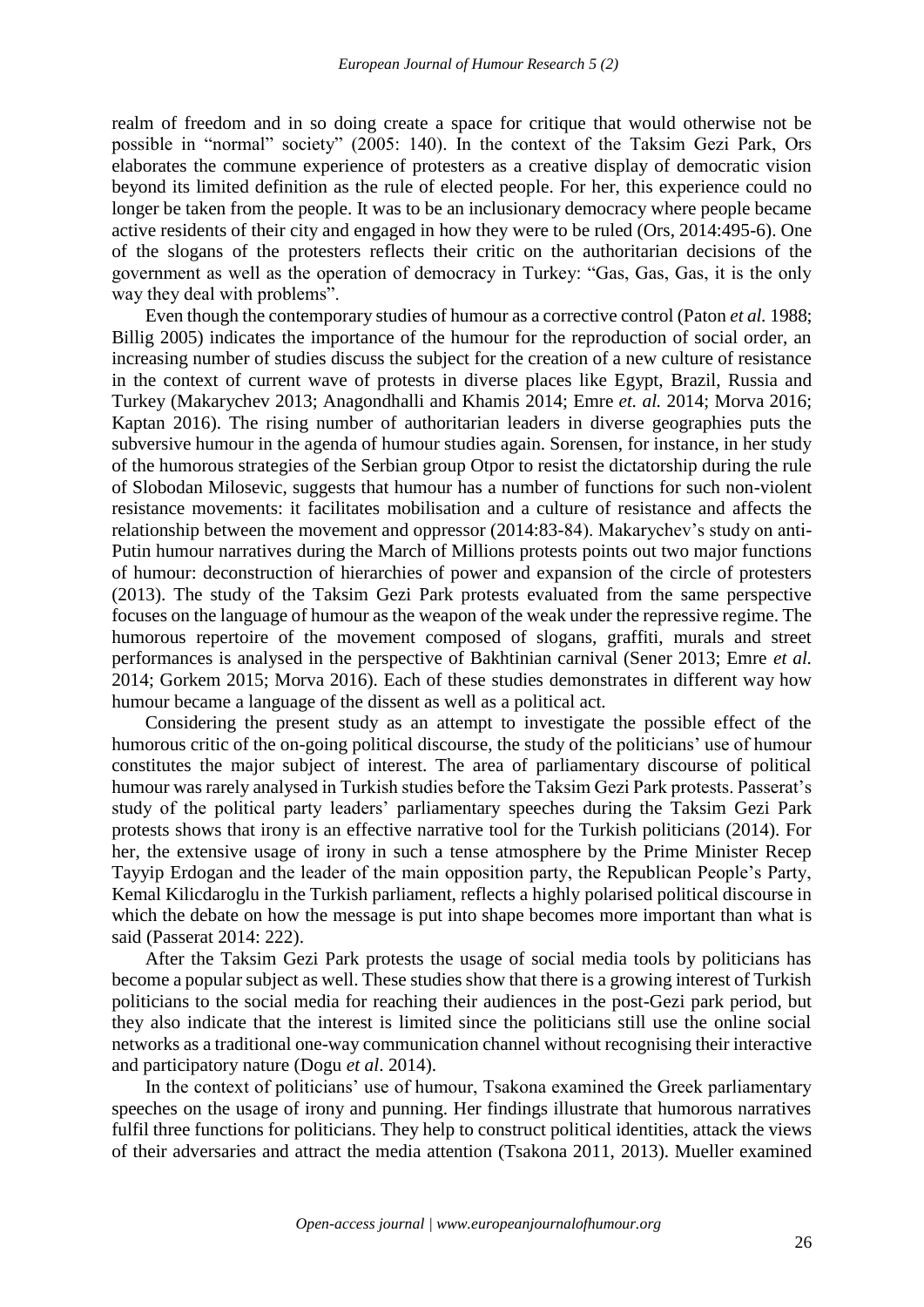the humorous narrative in the German Parliament as well. His analysis shows that laughter and amusement serve as a marker of aggressiveness and conciliation to different degrees (2011).

In sum, studies in political humour usually describe humour either as a form of expressing criticism and aggression in a mitigated and socially acceptable manner and effective way for acquiring political knowledge (Tsakona 2013; Corner 2012), or as a form of rebellion against the official picture of events or culture of formal democracy (Scott 1990; Goldstein 2003; Sorensen 2014). My analysis posits itself in between; while defining humour as the language of the Taksim Gezi Park movement by underlining its subversive potential, it focuses on its possible expansion to the formal politics in the hands of professional politicians for expressing their ideas or critics. Before analysing humour of the politicians, we need to identify the humour of the Taksim Gezi Park resistance, which I will define as the public square humour.

#### **2.1. The public square humour**

The Taksim Gezi Park movement brings to mind another affiliation between humour and politics in the historical context. They both have a specific spatial dimension. *Demos* [people, public] need *agora* for debating how to rule the *kratos* [power, rule], humour needs *agora* as a "carnival square" for making room for a multiplicity of voices and meanings reversing the serious world of the kratos. The public square where the agora locates or carnival takes place, therefore, symbolically represents a crucial aspect of the formal political practice as well as the rejection of it with the carnivalesque humour. The Gezi resistance allows us to evaluate the importance of physical space for elaborating power relations between ordinary citizens and political and economic authorities (Gole 2013; Ors 2014). Due to the Taksim Gezi Park movement's insistence to enter the square during the first two days of protests, people symbolically gained their right to gather at this historically important square as well as to use their freedom of speech. As a result, humour entered the public square with its festive spirit. As the cartoonist Bahadir Baruter puts it: "the humour returned to the streets" (Baruter 2013). From the interviews with protesters at the Taksim Gezi Park, Collin (2015) quotes a parallel perspective from the eyes of a protester: "Laughter played a crucial role, in those days in Taksim square, laughing at the politicians seemed somehow to drain their power, puncturing their certainties and making them shrivel like pricked balloons, their speeches reduced to comical glossolalia".

During the occupation of the Park, the anonymity and cooperation in the communal life of protesters created a specific kind of communication. As Bakhtin describes, "a special kind of communication occurs in the spirit of carnival, frank and free, and free from norms of etiquettes" (1984: 135). In this pluralistic and creative communication setting at the Taksim Square the urban middle classes reinvented the folk culture of humour as a reflex of the resistance (Ozgen 2013: 7). According to Ozgen, during the protests, Nasreddin Hodja humour returned to his village (2013: 7). Departing from the Bakhtin's carnival, Ozgen makes an association between the ancient Anatolian folk humour tradition and the Taksim Gezi Park's humorous murals. For her, the search for freedom is the common motif for both Nasreddin Hodja humour of Anatolia and the Taksim Gezi Park's humorous language.

The long oral tradition of the folk humour is shaped by its condition of production, namely, the lack of freedom of speech (Nesin 2011: 286-92). Nesin, one of the most prominent Turkish humourists, defines folk humour as "a tool to find a solution to people's problems by making them laugh" (2011: 339). He emphasises its universally subversive nature. He notes that "all kind of folk humour should be useful for the people who suffer from the unfairness of the social structure and the oppressive politics" (Nesin 2011: 338). The Nasreddin Hodja character, for example, was a humorous figure who challenged the official culture and transcended every boundary imposed by society through an instrumental foolishness and spontaneous cleverness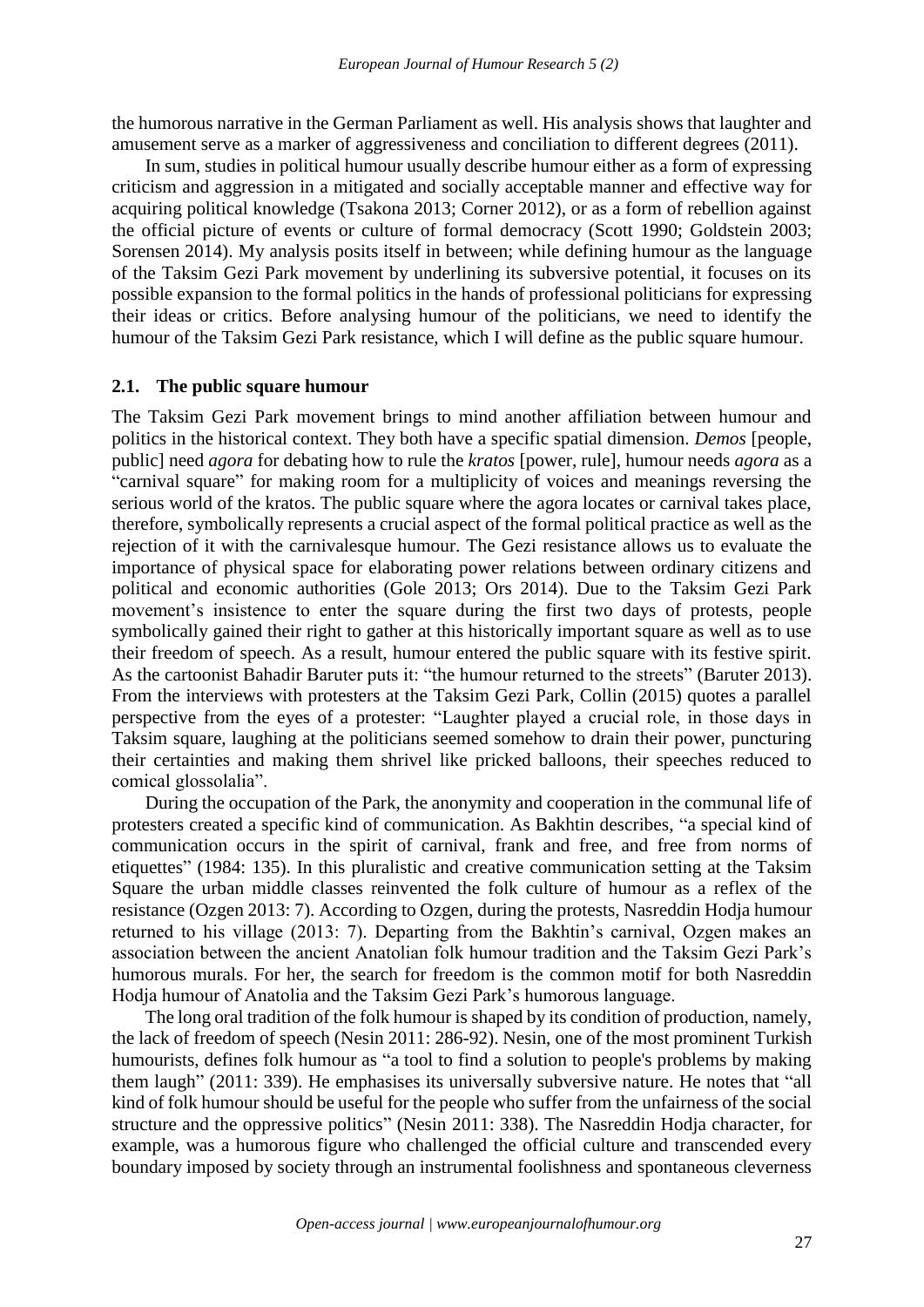(Gurkas 2008:120). His stories are noteworthy with their erotic, satirical and grotesque character in which we can find the particularities of the subversive humour (Boratav 1988). Therefore, they are analysed with the Bakhtinian conceptualisation of folk humour (Scott 1990; Gurkas 2008; Ozgen 2013). While Gurkas (2008) sorts out the characteristic of the short oral stories of Nasreddin Hodja, he also defines the qualifications of oral folk humour: "short, formulaic and sometimes startling, easy to remember, convenient for transfiguring proverbial sayings and circulating among people". He also mentions Scott's notice: "the control of oral culture is almost impossible since it's secluded, anonymous and decentralized" (Scott 1990: 4).

The physical proximity in the carnivalesque atmosphere of the public square provokes new and alternative ways of being together, which evoke collectivity, anonymity, spontaneity, creativity and plurality of the voices. When we put together the virtues that the occupation of the public square gave to the politics and the ancient tradition of folk humour, we noticed an overlap between them. By adapting Gole's conceptualisation of the public square movement to the realm of humour, this study defines the language of the Taksim Gezi Park movement as the public square humour (Gole 2013). To explore the analogies between the ancient oral humour tradition and contemporary resistance humour, this study focuses on the conversational humour forms. According to Attardo, conversational jokes are improvised and so occur in less predictable and less organised ways (Attardo 1994: 296). Therefore, situational or spontaneous forms of humour, conversational humour can enhance the public square culture with the virtues of pluralism, improvisation and creativity.

The Turkish oral narrative tradition used to be staged in public places such as market places, coffee houses or town squares during festivals or carnivals. Performing in such places requires an ability to integrate the material to the specific venue and audience. For instance, the humorous work of *Meddah* [public storyteller] depends on his ability to integrate his jokes and mimicking relating to current events with his social and political criticism (And 1979: 156). The improvisation, therefore, requires quick-witted answers and *muhavere* [conversation] techniques (Tekerek 2007). Thus, the oral narrative tradition formed along with the creation of a great variety of conversational forms such as exaggeration, inverting, parodies of dialectical features, instrumental foolishness and irony (And 1979; Tekerek 2007). Tekerek points out that the oral narrative tradition has the virtue of pluralism as well. For her, mimicking via parody and irony creates pluralism as well as multiplicity of voices and characters in the play or narration (Tekerek 2007: 21).

Besides Ozgen's input on the reinvention of Nasreddin Hodja humour, several studies on the humour of the Taksim Gezi Park resistance exemplify the link between the resistance's humorous language and the usage of the traditional folk humour techniques. The following examples also illustrate the link between the public square humour and the virtues such as improvisation, creativity and pluralism. Dagtas, for instance, insists on the importance of the mimicking as a subversive humorous tool for the Gezi Park protesters. She gives an example of how Erdogan's use of the word *capulcu* to describe protesters as "looters" turned into a neologism to refer to "fighting for one's rights" (Dagtas 2016: 21). Emre *et al.* (2014: 6) gave one of the examples of inverting of *guzelleme* [a poetry writing in praise of a special thing, especially a person] in the folk poetry tradition for the tear gas used by the police to disperse and even injure and kill the protesters. The slogan *"biber gazı oley"*, which means "yay, tear gas!" (this slogan has a connotation suggesting that the person is not affected by, but, on the contrary, enjoys the tear gas); the rhyme *"sık bakalım"*, which means "c'mon, shoot it!" (a rhyme to let the police that the protester does not fear its power and authority); the writing *"bu gaz bir harika dostum"*, which means "dude this gas is awesome!"; and the lyrics *"biber gazı bala benziyor",* which mean "tear gas is like honey" (Emre *et al.* 2014: 6). In her analysis on the graffitis of the Taksim Gezi Park, Morva shows the accent on the pluralism created through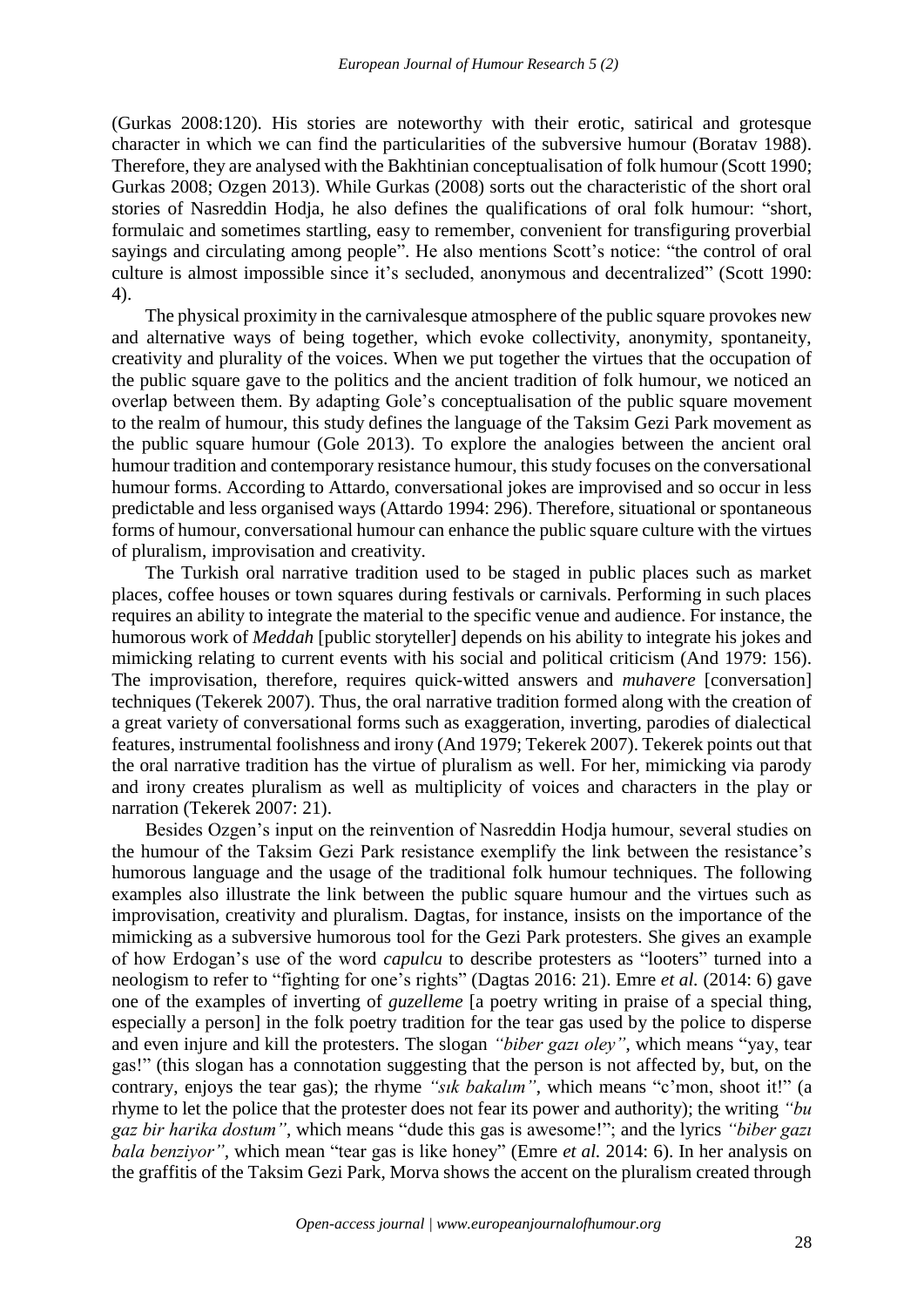graffiti humour, which brings together different ideological backgrounds of protesters together (2016: 28). *"Ne devrim ne seriat sadece saygi"* [No revolution, no religious law, only respect!], *"Korkma lan, biziz, halk!"* [Dude, don't be scared. It's us. The people] and *"Merak etme anne onden yurumuyorum beraber yuruyoruz!"* [Don't worry mum, I am not at the front, we walk together!] are the examples that she gave in this context.

This study focuses on the emergence of this public square humour in the context of politicians' humour during the elections. How the politicians reacted to the request of certain part of the society to make politics more pluralistic and creative? Although the outcome of the efforts of politicians to catch the new language of the opposition would stay in the context of representative democracy, it is important to investigate the short-term effect of the Taksim Gezi park humour on the humourless context of politics.

#### **2.2. Twitter: an emblematic medium of free speech in Turkey**

The use of Twitter to discuss politics fashioned by the Taksim Gezi Park protests. According to Caren & Turkoglu's study, during the protests in June 2013, 660,000 Turkish language users joined Twitter, which was the largest monthly increase in Turkey (2014). Since Twitter played a key role in the self-organisation of tens of thousands of people in the form of massive protest, the Prime Minister Erdogan called it a menace. Henceforth, Twitter is considered as an emblematic medium of the opposition; but also a powerful tool to distribute political messages. The success of Twitter during the protests is also depends on the key features of the medium. On Twitter, every user can publish short message (tweet) up to 140 character to join or start a conversation which are visible on a public message board of the website. The word limit provokes the usage of short, direct and simple language, which creates a sense of face-to-face conversation (Graham *et al.* 2010). It also inspires the usage of the conversational humour tools for the creation of slogans and short, simple and informative contents. During the Taksim Gezi Park protests tweets recapitulated slogans, catchphrases, jokes, and retweets diffused them to larger publics. In other words, the tweet genre was convenient for the protesters to use their humour and intelligence to display their criticism over increasing suppression of freedom.

Not only did the Taksim Gezi Park protests prove the role of online social networks in political mobilisations, they also showed their role in the democratisation of information. During the protest, in contrast to the position of the traditional media, which prefers broadcasting some nature programs like a documentary on penguins instead of the protests, for many people Twitter became a reliable source of information. This perception got stronger when the major news channels started to use tweets for covering the protests. The government' effort to cut off the Internet during the uprisings also contributed to this view of seeing Twitter as a free medium which the State wants to silence as it did for most of the other media. According to a 2015 survey by the Reuters Institute for the Study of Journalism, among 18 developed nations, urban Turkey ranks first in using social media as a news source (67%), and using Twitter as a news source (33%) while it ranks last in trust of the media (Reuters 2015). On the other hand, the extensive usage of Twitter by the Prime Minister Erdogan with 9,250,000 followers displays the dilemma of the political power between the efforts to control social media and embrace its communicative role.

The literature on the political potentials of social media also indicates that Twitter massively increases the amount of information available to voters and party activists. The bestknown set of arguments emphasises its role for the political competition. It potentially allows previously marginalised or even new parties to emerge and compare with established players or perhaps facilitates non-party or even anti-party political movements (Chadwick, 2006:18). In our case, we can argue that it helped the HDP (The People's Democratic Party), which is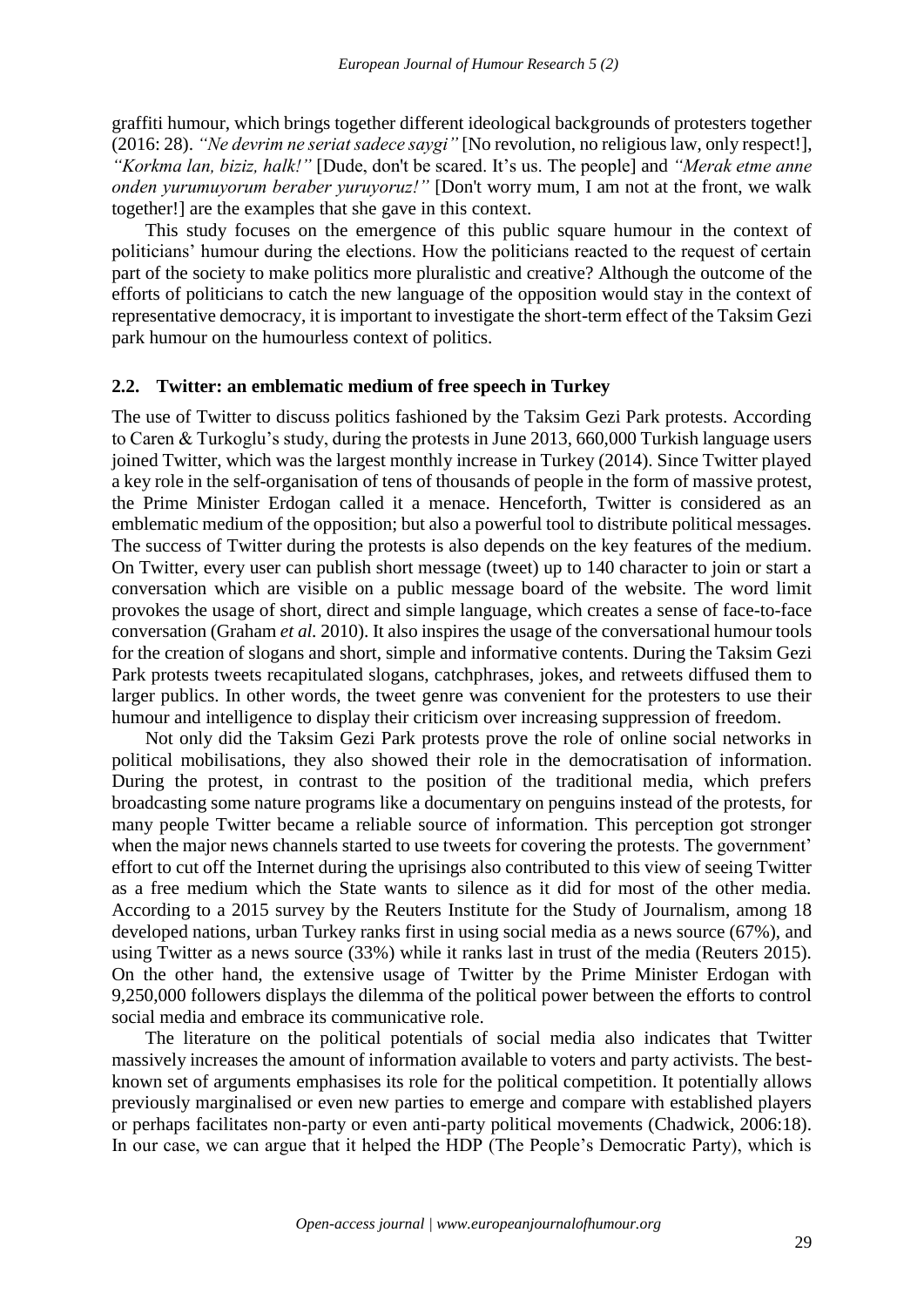marginalised by the mainstream media as an ethnic party, to reach out to non-Kurdish voters as well as advertise its financial support campaign.

As a part of the tight situation of the freedom of speech in Turkey, the government consistently shows an effort to limit or control the Internet since the law no. 5651 *Regulation of Publications on the Internet and Suppression of Crimes Committed by Means of Such Publication* was approved in 2007. The law targeted the problems of pornography and drugs on the Internet but was also widely used politically to block the opposition websites and the anti-government social media contents such as websites supporting the extreme left or the Kurdish nationalist movement. In the case of elections between the years 2014–2015, it was used particularly to stop the circulation of the content related to the corruption videos and tape recordings about the Prime Minister Erdogan and some of the ministers of his cabinet. Therefore, we should consider the effect of State surveillance on Twitter users in terms of selfcensorship as well. However, the data on the increase of the usage of Twitter in this period does not prove this point of view. The first two-months of 2014 have seen 45% more new Turkish language accounts than the first two months from last year (Caren & Turkoglu 2014). The low level of trust to traditional media and the deficiency of alternative channels played a critical role in the growth of Twitter in Turkey. The key features of the tweet format also enable more participatory forms of talking politics against the oppressive techniques of the State. And the language of humour becomes an important vehicle of information transmission in these oppressive situations (Al-Momani *et al.* 2016: 5110). The selection of tweets as an object of the study allows us not only to see how politicians change their narratives via the adoption of the public square humour; it also shows public reaction to these changes.

Twitter became the symbol channel of the Taksim Gezi Park movement and played a crucial role in transmitting political messages to the opposition. It also enhanced the communication between professional politicians and people by creating alternative ways of dialogue during the elections. Before giving information about the political actors involved in the election campaign in the post-Gezi Park period, I will dedicate next section to the political humour tradition in Turkey.

### **3. Political humour in Turkey**

The language of humour used against the oppressiveness of the political authorities has deep roots throughout the history of Turkey, beginning from the oral tradition of humour in the Anatolia with Ezop fables, Bektasi and Nasreddin Hodja anecdotes, Ortaoyunu, and Meddah performances in the carnivals and celebrations in the Ottoman era, the lampoon Diyojen, Markopasa in the early Republic days then cabaret shows and satirical short stories of Aziz Nesin and humour magazines Girgir and Limon published in the 1980s and 1990s. According to Gurkas, the tradition of political humour constitutes a rebellious voice disguised under the instrumental foolishness and spontaneous cleverness of the everyman (Gurkas 2008).

The most prominent example of the humour against the authoritarian political power in the recent history of Turkey was the *Markopasa* of the late 1940s*.* As a satirical humour magazine, it criticised mostly the rule of single party of Ismet Inonu (Cantek 2001). It expressed the people's discontent through an unusual humour and fresh language, directly taken from oral speech (Mat 2010). By facing difficulties for publishing and distributing the issues, the magazine sold up to 70,000 copies. Its co-founders and principal authors Sabahattin Ali and Aziz Nesin were persecuted and imprisoned several times.

Modern weekly humour magazine tradition started with the apparition of Girgir in 1972. Soon it became a phenomenon of the era between the years 1970s and 1980s. Tunc defines the magazine as a sociological phenomenon, which reflects the fracture of identity caused by the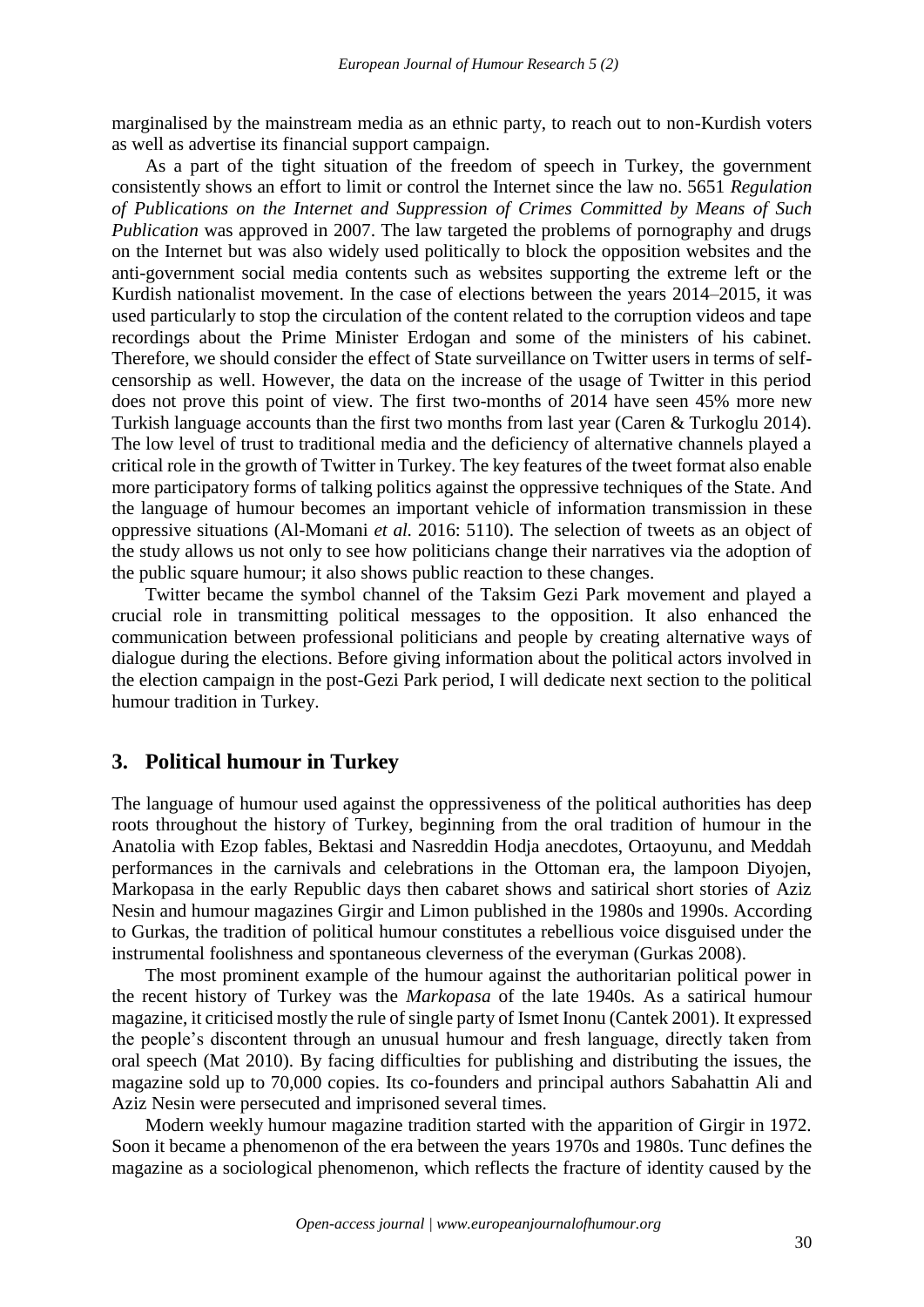peasant migration by producing numerous cartoon characters and comic stripes (Tunc 2001). During the military coup in 1980 and the government of Turgut Ozal, the humour of Girgir became politicised (Tunc 2001). Since then, the cover and the two consecutive pages of the humour magazines are dedicated to the political issues. After Girgir's success, in 1990s numerous humour magazines mushroomed, e.g., Hibir, Limon, Leman, Penguen, Uykusuz, etc. Tunc stresses that Girgir's political attitude formed through the defense of the secular, contemporary, westernised nation in the same way of its founder Ataturk (Tunc 2001: 250). Beginning from Leman, the new generation of humour magazines became more interested with the representation of cultural life through cultural divisions and consumption tastes (Oncu 2001). But they still continued to produce political cartoons for their covers and first pages. For their political attitude, Tunc's definition is still valid. On the other hand, the Taksim Gezi Park protests awaken Islamic communities' interest in humour magazines as well (Colak 2016). In addition to the only humour magazine with Islamic tendency *CafCaf*, several other magazines appeared, such as *Hacamat*, *Puff* and *Cins*. As the first of its generation *CafCaf* was founded in 2005 and has 9,000 circulation figures (Ozgur 2012:1). Upon the analyses of *CafCaf*'s political humour, Colak points out that the magazine changes its direction from the defense of Islamic virtues to protect of the power of the AKP (Colak 2016).

Another branch of political humour is coming from the improvisatory theatre tradition of Turkey. During the 1950s and early 1960s, the cabaret theatres, which founded by private companies, constitute the major source of political humour. The Muammer Karaca Theatre was the first example of the genre. In this tradition the scripts are usually used more as an outline upon which the actors superimpose their own inventions in attempts at political and social satire, social oddities, topical comments and pungent jokes (Rubin *et al.* 2001: 859). In the 1990s Devekusu Kabare (Ostrich Cabaret), the Ulku Ozcan Theatre and the Levent Kirca Theatre were the three major companies working on this genre. In their cabaret sketches, Alasya and Akpinar mostly made fun of those political leaders who were known with their tolerance to humour. When they performed live, they often sold out sports arenas setting up to 7,000 people (Rubin *et al.* 2001: 859). During the 1990s Levent Kirca adapted his theatre to television by creating weekly satirical sketch called *Olacak o kadar,* which aired on several TV channels for twenty-two years. During these years, Kirca lampooned not only political leaders but also the military, police torture and women's rights.

In parallel with the interest in humorous popular culture, the political leaders such as Suleyman Demirel, Erdal Inonu and Turgut Ozal showed positive attitude to use humour in their speech. Demirel was himself a powerful orator with the ability to make use of humour to reach large groups of people. He produced many memorable quotes throughout his political life. One of his famous quotes was an answer to the reporter's question about the rising tension between Greece and Turkey concerning the exercise of sovereignty on the waters of the Aegean Sea in 1975: "The Aegean is not a Greek lake. The Aegean is not a Turkish lake. Actually, the Aegean is not even a lake" (Hurriyet)*.* With the help of humour he managed not to heighten the tension and keep the situation ambiguous. For this generation of politicians humour used to be a rhetorical tool to heighten or to soften the political tension and a powerful weapon to criticise the opponent. As Suleyman Demiral once claimed "Humour is like a punch, you can't know who will hit or when" (Hurriyet). During the Taksim Gezi Park protests, the image of politicians who used humour as well as tolerated it generated many comparisons between the Prime Minister Recep Tayyip Erdogan's reactions and previous leaders' (van het Hof 2015:46). When we consider the countries such as United States, which has a tradition of the annual White House Correspondents' dinner since 1922, Turkish politicians' account on the political humour seems limited. According to Egilmezler, the Prime Minister Erdogan and his Justice and Development Party (AKP) have rarely used humour to smooth the often times hard edged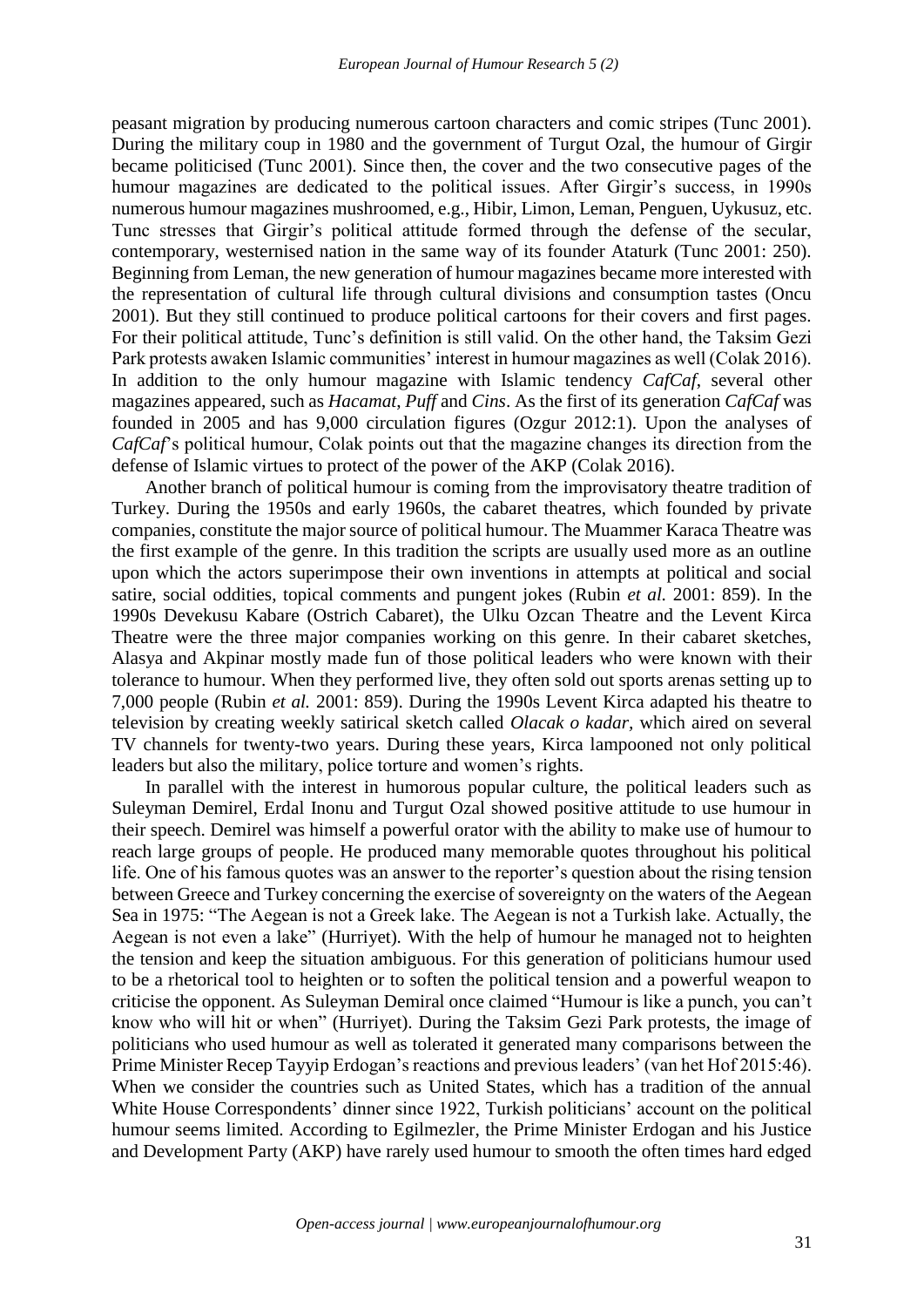of political debate; instead they tapped into a psychology of victimisation to bond with the poor and socially excluded conservative masses (Egilmezler 2014).

In recent years, even though, there has been a lack of interest to humour from the side of political leaders, the humorous popular culture continues to enlarge by the new instruments like Internet humour and stand-up genres. In this context, the Taksim Gezi Park humour created a distinctive moment in the tradition of political humour with a taken-for-granted attitude toward secular and modernist norms. The presence of anti-capitalist Muslims next to the feminists at the Taksim Gezi Park created the public square humour, breaks down the thick wall of prejudices on political identities and opens up a space for pluralism, improvisation and creativity.

As I will try to explain in the following sections, this article focuses on the twenty-five months period from the first days the protests (27 May 2013) until the election of 7 June 2015 in Turkey. After giving information about the setting, and method of the analysis, the article will trace the reproduction of the public square humour by professional politicians in the milieu of Twitter.

#### **3.1. Three elections in 25 months**

Before the Turkish parliamentary election of 7 June 2015, two more elections were held in Turkey: the Municipal election on 30 March 2014 and the Presidential election on 10 August 2014. In fact, the results of the parliamentary election did not last long. Since a coalition government could not be established in the Parliament, the president made the announcement of a snap election dated three months later, in November 2015. This study does not embody that period since the violence triggered after the June 2015 elections made it impossible to conduct a democratic political campaign<sup>1</sup>.

The Taksim Gezi Park protests constituted a challenge for politicians during the twentyfive months long election period to catch up the rising language of humour as well as attract middle class votes to their side. As a result, the agenda of the opposition parties focused on the demand of freedom and participatory democracy voiced by the Taksim Gezi Park protesters. The debates around these major themes were diversified to minor issues such as: the engagement of Erdogan in social engineering by telling people how many children they should have, that abortion is murder and so on; the corruption allegations against the government and Recep Tayyip Erdogan's family, the restrictions on the freedom of expression and the future of the peace process between the PKK (Kurdish Workers Party) and the government.

The parliamentary election of June 2015 produced two critical results especially for the AKP and the HDP (People's Democratic Party). It ended the single party rule of the AKP, which has been in power since 2002. And for the first time a party that mainly represents the Kurdish population ran in an election as a party and won seats in the parliament. The Kurdish dilemma, therefore, stays at the locus point of elections whether they open up themselves to the large sections of the urban middle classes (Saadetyan 2015; Wallerstein 2013) or closed up Islamic sphere under the established politics of the AKP (Kemahlioglu 2016). The Kurds in Turkey have been struggling, ever since there was a Turkish Republic, to obtain the right to autonomous structures and the use of the Kurdish language. And in the last forty years, they have been organised within a movement called the PKK (Kurdiah Workers Party), which engaged in military action to pursue its objectives. After the leader of the PKK was imprisoned, the PKK decided to allow diplomacy to work. The HDP played an active role for this process of dialogue by cooperating with the government. That's why among all different political agents, the Kurdish movement was reluctant in their participation in the Taksim Gezi Park movement at the beginning even though one of the deputies of the Kurdish political party Sirri Sureyya Onder was at the Park from the very first day of the sit-in. According to Wallerstein,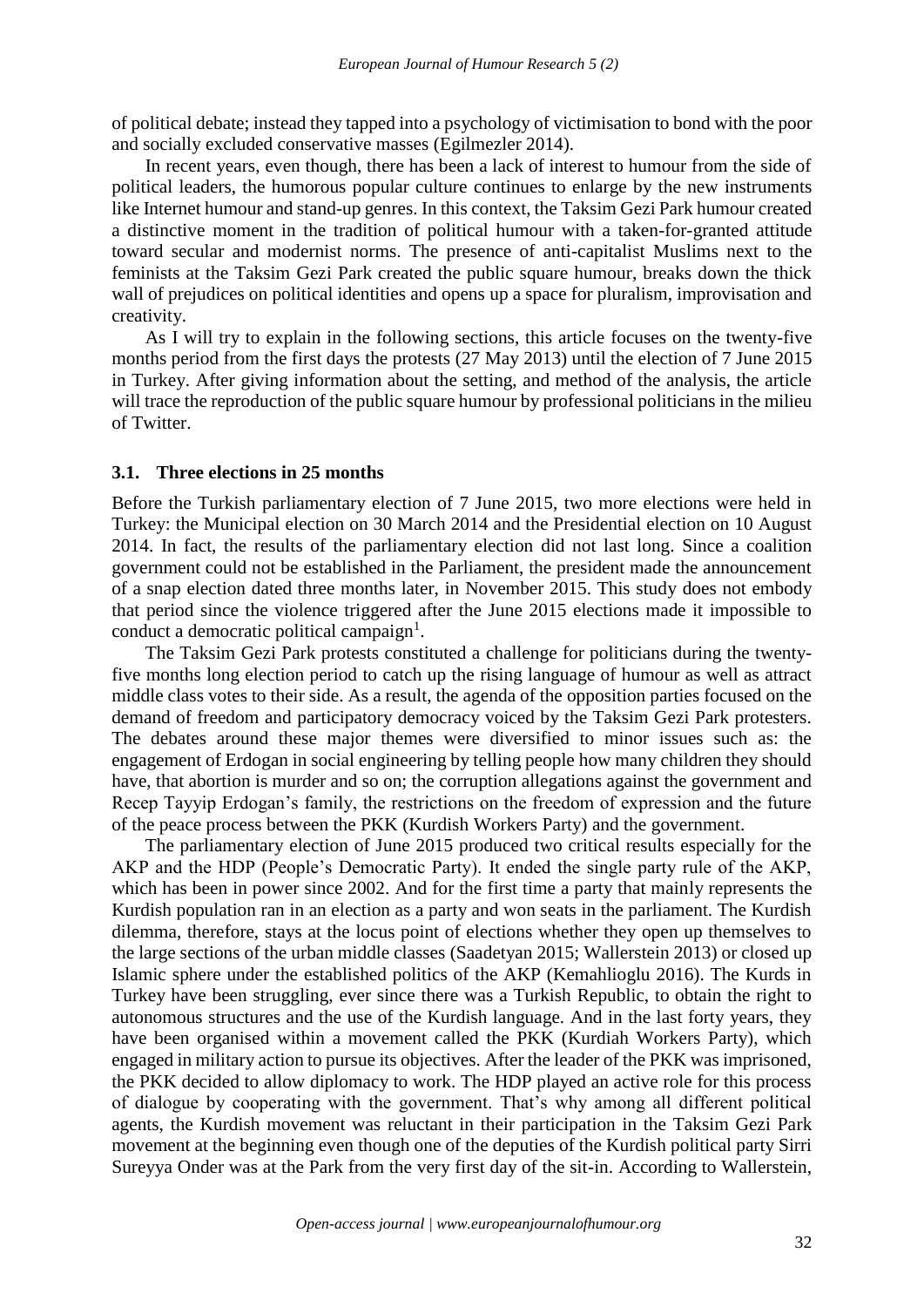the hesitation that the Kurdish movement felt during the protests constitutes a dilemma of the Kurds between Erdogan and his supporters, who intend to pursue the peace process and some segment of the secular left, who are a mainstay of anti-Erdogan uprising in Taksim Square (Wallerstein 2013: 32). However, the Kurdish movement managed to seize the opportunity to open itself up to large sections of Turkish youth and Turkish left in the wake of Gezi protests (Vatikiotis and Yoruk 2016: 7). According to Saadetyan, the HDP leader Demirtas' usage of humour played an important role in reaching different sides of the oppositions (Saadetyan 2015). Hereby, by adopting this new language Demirtas raised the HDP (People's Democratic Party) votes by making them more than double the historical Kurdish vote in the June 2015 elections. To understand better the Turkish political scene, brief information about the major political parties is given below.

## *3.1.1. People's Democratic Party (HDP)*

Established in 2012 as the political wing of the Peoples' Democratic Congress, a union of leftwing political organisations, the People's Democratic Party is situated on the left of the Turkish political landscape. People's Democratic Party (HDP) is the eighth successive Kurdish political party in Turkey. All of its predecessors except BDP were outlawed by the Turkey's Constitutional Court<sup>2</sup>. The HDP describes itself as an environmentalist and anti-capitalist party that aims to improve workers' rights. It stresses the importance of equality between men and women. The party's leadership is composed of two co-leaders, Selahattin Demirtaş and Figen Yüksekdağ.

## *3.1.2. Justice and Development Party (AKP)*

The AKP emerged in 2001 and positioned itself as the moderate wing of political Islam, while pursuing an orthodox neoliberal, pro-EU and pro-NATO line. The party was led by the former mayor of Istanbul, Recep Tayyip Erdogan until 2014. The AKP portrays its rival, CHP (Republican People's Party) as the party of the economic, social and military elites (Yoruk & Yuksel 2014:109). Without leaving the traditionalised pattern of nationalism in centre politics, AKP managed to take steps toward the resolution of the Kurdish issue under a wider framework: Sunni Islam (Keyman 2007:215).

### *3.1.3. Republican People's Party (CHP)*

CHP was established by Kemal Ataturk in 1923 and it kept control of the government until the 1950 elections as an authoritarian party (Schlager & Weisblatt 2006 : 1375) The CHP is traditionally regarded as the party of the ruling elites of the founders of the republic although the party has not ruled for decades. By contrast to AKP, CHP mostly relies on an urban middle class electoral base. Under the new leadership of Kemal Kilicdaroglu, the party has become less nationalistic and more social democratic (Cingi 2011:4). CHP constructed its opposition around the marginalisation of economy and foreign policy during its electoral campaign.

### *3.1.4. Nationalist Movement Party (MHP)*

This ultranationalist party under the charismatic leader Alparslan Turkes remained a minor party, only influential in alliance with some other party of the right throughout the 1980s and 1990s. After the death of Turkes in 1997, Devlet Bahceli was elected as the leader and he moderated the neo-fascist discourse to some extent. Its nationalist agenda has led the MHP to strongly oppose President Erdogan's peace process with the PKK.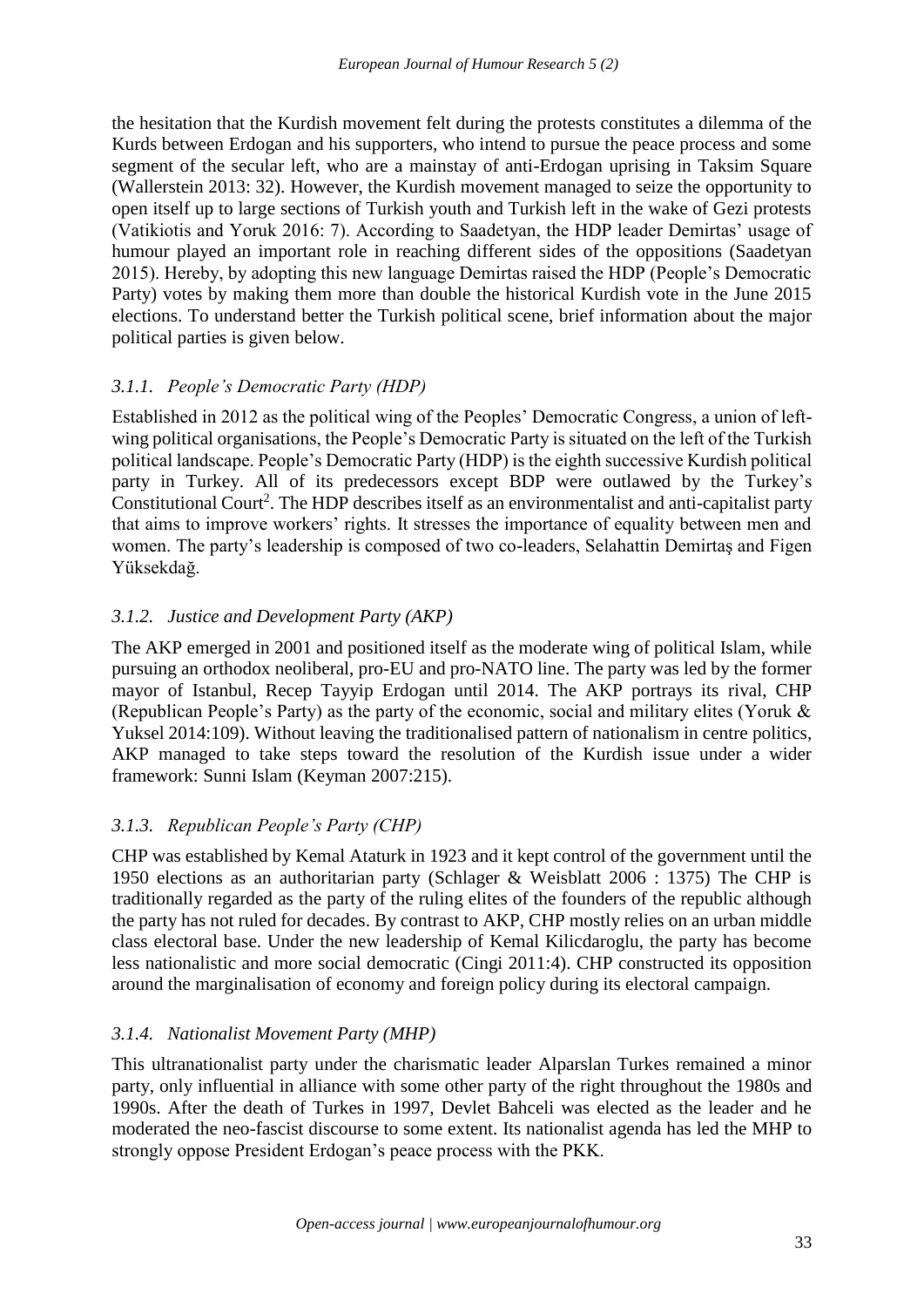# **4. Method**

The analysis starts from the close observation of what professional politicians posted on their public Twitter account over the twenty-five months. We then examine those materials by their usage of conversational humour forms such as irony, parody, neologisms, rhymes and proverbials (Dynel 2009) to create possible connections with the language of humour of the Taksim Gezi Park protests.

## **4.1. Data collection and quantitative analysis**

The data of the study gathered from tweets of four major political parties' leaders and two additional candidates of each party who have the most followers in Twitter. 'Following' in Twitter is a form of personalisation, which allows users to see messages from the people they follow on their main page. For the AKP, we selected the President Recep Tayyip Erdogan since he continued to be involved in the AKP's campaign after he had been elected in the first presidential election in August 2014. Although the institution calls for a non-partisan president, Erdogan organised rallies in which he campaigned for the AKP (Kemahlioglu 2016: 453).

The dataset we gathered composed of these Twitter user politicians listed below (with number of followers in parenthesis):

- **The HDP:** Selahattin Demirtas (1,570,000), Figen Yuksekdag (454,000), Ertugrul Kurkcu (336,000).
- **The AKP:** Ahmet Davutoglu (5,210,000), Recep Tayyip Erdogan (9,250,000), Mehmet Simsek (1,770,000).
- **The CHP:** Kemal Kilicdaroglu (4,140,000), Muharrem Ince (2,370,000), Safak Pavey (1,610,000).
- **The MHP:** Devlet Bahceli (2,730,000), Meral Aksener (890,000), Oktay Vural (868,000).

We collected a corpus of twenty-five months of public tweets of twelve candidates from four major political parties (from 27 May 2013 to 7 June 2015) through Twitter's REST API<sup>3</sup>. We used Python programming language<sup>4</sup> with tweepy library<sup>5</sup> to fetch data from Twitter.

Twitter REST API only provides the most recent 3,200 tweets of a user. This number was sufficient to cover the time range we wanted to investigate for seven leaders, but in the case of the leaders who were more prolific users of Twitter we had to use Twitter search. Twitter search allows searching all tweets but is not exposed as an API and results are only available as web pages.

To process Twitter search results, we downloaded the result web page (which is not restricted in time range) as HTML and parsed the tweet IDs. REST API supports downloading tweets by ID, which we used to obtain tweets and related metadata for the five remaining leaders.

After collecting the tweets we used various python APIs and small amount of custom code to convert tweets and some of the associated metadata (such as retweet/favourite counts) to Excel sheets for analysis. We also calculated some aggregate statistics:

- 1. Most popular tweets of each user investigated (ranked by sum of retweets and favourites): "Retweeting" is a way of sharing a message by someone else with some comments to people who follow you. It is a common way to propagate messages in Twitter. "Favourite" allows users to save messages they particularly like in a personalised list.
- 2. Frequency of word use per user. We filtered out some common words in Turkish that are not relevant for analysis (equivalents of "one", "and", "this", "for", "too, etc.) and looked at 100 words from each leader.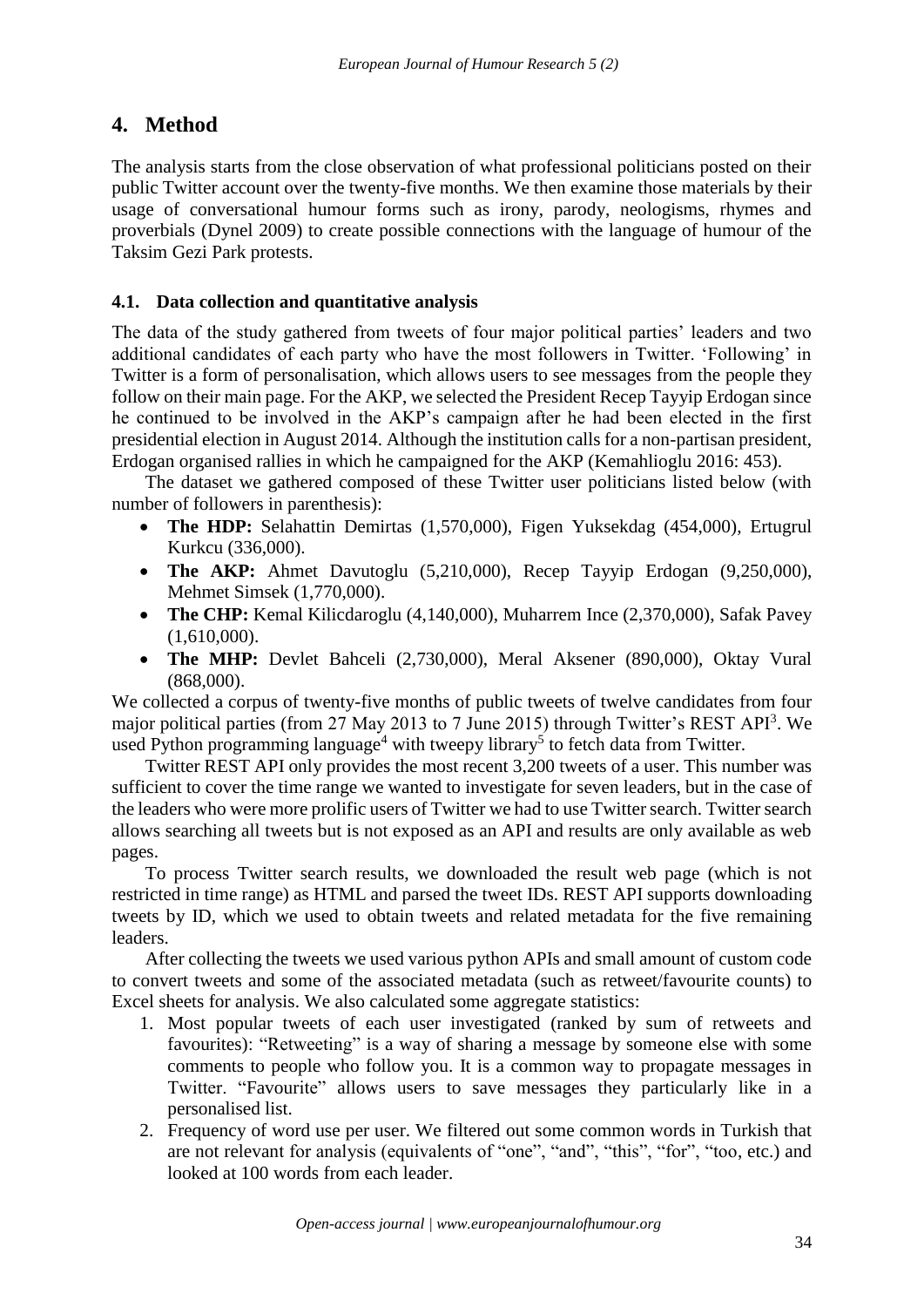3. Frequency of bigrams (pairs of words that occur next to each other). We also filtered common irrelevant words and looked into most common 20 bigrams for each leader.

The amount of tweets we investigated made a total of 23,591 contexts, and with the extra metadata our dataset was serialised to a dataset of size 237 MB.

## **4.2. Manual qualitative analysis**

Using the data collected, we did a manual analysis of the Twitter usage. This includes the following actions:

- We read the full set of tweets to get an understanding of the Twitter use by leaders in this period.
- We then investigated the use of the top common words (found in the quantitative analysis) in the context of tweets.
- We looked at the most popular tweets of leaders and tried to attribute the reasons to their popularity (which we discuss in more detail below).
- Finally we correlated these tweets with tweets from other leaders to reconstruct the conversation.

The qualitative analysis is based on the detection of the usage of conversational humour techniques of the politicians. Upon the definition of the public square humour, the present study investigates the presence of the three virtues (pluralism, creativity and improvisation) in the tweets by examining the tweets by the usage of conversational humour tools, namely, irony, parody, neologism, rhyme and proverbials. Through the problematic of the study, we try to answer these questions:

- Which narrative tools do the politicians use?
- Is there a link between the popularity of tweets and the usage of the humour?
- Which politicians adopt the Taksim Gezi Park movement's language of humour with its virtues of pluralism, improvisation and creativity?

# **5. New language of the opposition: The humour in Turkish politics**

We have investigated the usage of the public square humour through its reflection in the Twitter sphere. We considered all tweets by the twelve most popular politicians during this period. Upon the analysis of the most popular twenty tweets of the twelve politicians during election campaigns, we argued the possible adoption of the virtues born at the public squares.

### **5.1. The most popular tweets of the leaders**

In the whole corpus of the data of 23,591 tweets in the period of 25 months, we first looked at most favoured tweets. Among them, Erdogan and Demirtas had the majority of the popular tweets: each had eight tweets in the top twenty. Bahceli had two tweets in this list and Davutoglu and Kilicdaroglu had one each.

Recep Tayyip Erdogan's most popular tweet was: *We only bow down in ruku<sup>6</sup>* . This tweet was also the most popular tweet of our twenty-five month long data. It was a reference to another popular tweet he made: *We will continue our struggle while surrendering to the fate above fates and we will not bow down. We only bow down in ruku and nowhere else<sup>7</sup> .* This tweet was 20th most favourite tweet of the analysis corpus as well. Ruku is part of the daily Muslim ritual, where one bends down after reciting prayers during the Sunni Islamic prayer *namaz*. The references to the religious practises help him to wrap up his political history with the announcement of challenge coming from opponents against the unity of his co-religionists.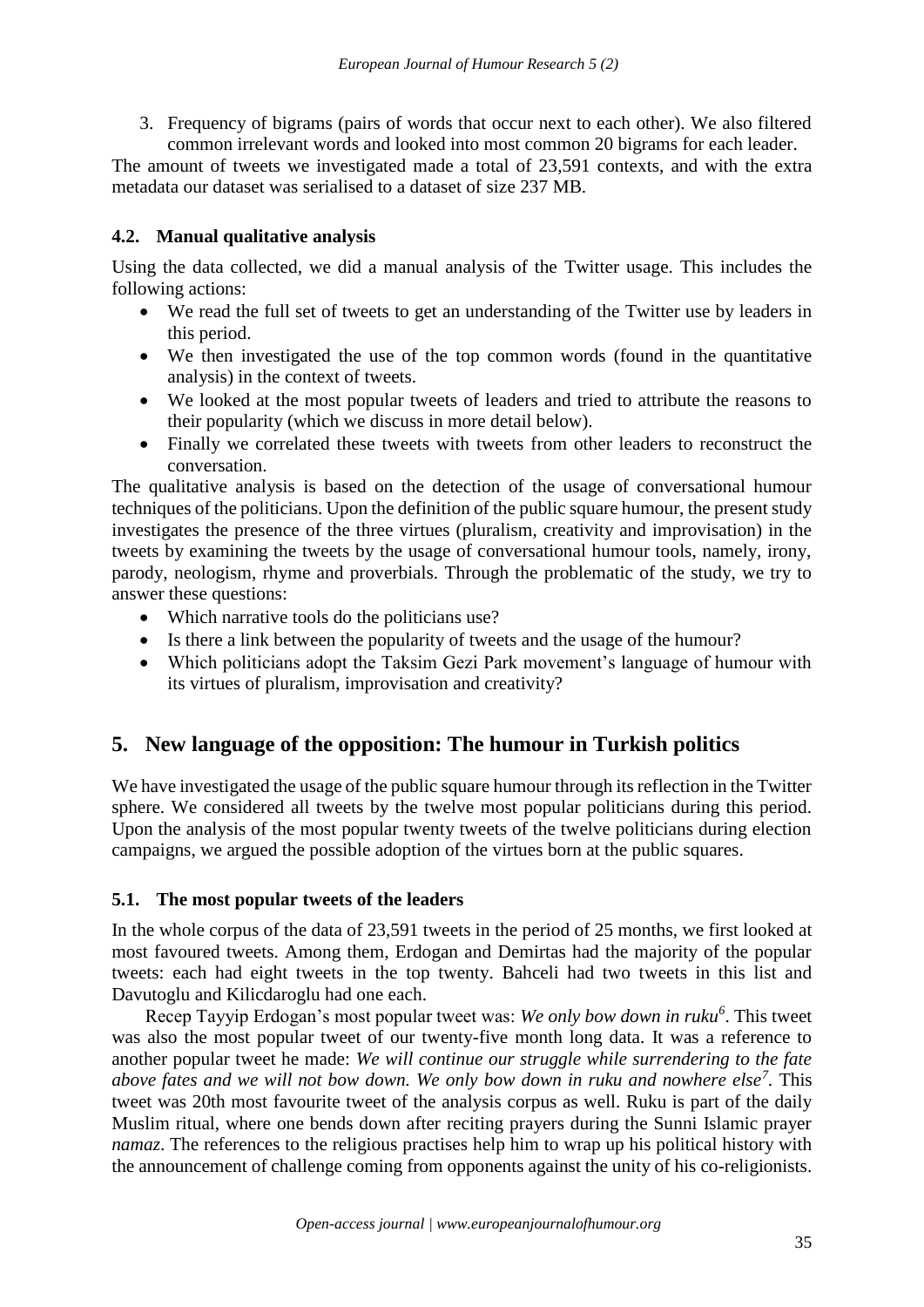This point of view allows us to see the major schema of the discourse of Erdogan and thereby his definition of *"we"* as the Sunni-Muslim population. Just after Erdogan's speech at the Presidency Palace referring to the government as the only interlocutor of the Turkish-Kurdish peace process by questioning the HDP with his phrase *"Who do you think you are?"* the most popular tweet of the leader of the HDP Demirtas appeared in Twitter. It was the question he addressed to the Prime Minister Recep Tayyip Erdogan: *You asked me who I was, shall we get acquainted?*<sup>8</sup> When we add the fact that 0.90% of Erdogan's tweets starts with the word *"we"*, Demirtas' misinterpreting the question becomes more meaningful and offers boisterously naive counterpart of the 'we' discourse of the leader of the government. His question was an attempt to not only to underline the religion-centric, pervasive and totalitarian tone in Erdogan's language, but also to use irony under the guise of naivety and optimism about opening a dialogue in a climate of political closeness created primarily by the discourse of *"we"*. The deliberative misinterpretation of the Erdogan's ironic question is also a humorous attempt, which helps Demirtas to retrieve his political position as a representative of the opposition in Turkey as well.

The binary opposition between ordinary human and the elite, naive and swindler, poor and rich stereotypes provides the comic element that oral tradition of folk laughter often uses. Demirtas' naive question mark symbolises therefore the instrumental foolishness of the narrator in the folk tradition of humour, who pretends to misunderstand the prime minister's emphasis on the word *"we"* and the totality of the voice of the power as well as the pessimistic political climate. The naive question of Demirtas revisited the traditional folk laughter figures like *Keloglan* or *Ibis* in *Ortaoyunu* or *Tuluat* characters that use "simple mindednesses" in line with Bakhtin's definition as a device of misunderstanding the mechanisms of oppression and the irrationality of power (Bakhtin 1984:164). On the other hand, the second most popular tweet between twelve politicians' 23,592 tweets and Devlet Bahceli's most favourite tweet could be interpreted as a rise against this pessimistic climate diffused in the society. He catches the desperation but reflects it in an ironic question form: *Won't we ever laugh? Won't we ever have a happy and peaceful day?*<sup>9</sup> His second most favourite tweet also constitutes an example of this narrative about the political context of the country: *We are tired of being sentenced to darkness in daylight.*<sup>10</sup>. In parallel with Erdogan, Bahceli uses irony as a discursive tool, but instead of highlighting group membership he expresses his affective state of mind. His irony also arises from the mismatch between the current context and his political proposition (Dynel 2009). As we can see in these tweets, even though irony is one of the forms of conversational humour, the ironic utterances do not always overlap with humour (Dynel 2009). However they fulfil several important communicative goals, such as heighten or soften criticism, elicit emotional reactions, highlight group membership and express affective attitudes (Kao & Goodman 2015).

The co-leader of the HDP Yuksekdag's most popular tweet was *Goodnight everybody. You were magnificent!*<sup>11</sup> She shared the tweet after the official announcement of the results on the night of the general election. Her emphasis on solidarity and her usage of the direct and simple language is related to her activist political background. She had pursued politics in the feminist and socialist organisations, and before she entered conventional politics, she was the former leader of the Socialist Party of the Oppressed, which merged with the HDP in 2004.

Davutoglu's most favourite tweet in the twenty-five months of analysed data was his tweet *Alhamdulillāh...*<sup>12</sup>, an Arabic phrase meaning "Praise be to God". Within all tweets of twelve politicians, Davutoglu's Alhamdulillah stayed in the fifth place. The tweets of Davutoglu and Erdogan can be arguably considered a key to understand the AKP's method to mobilise religion to reconstruct politics. As Tugal puts it briefly, the Muslims of the AKP were no longer considered Islamists but conservatives integrated in capitalist liberalism without leaving the nationalist discourse thanks to the passive revolution (2008: 75-6).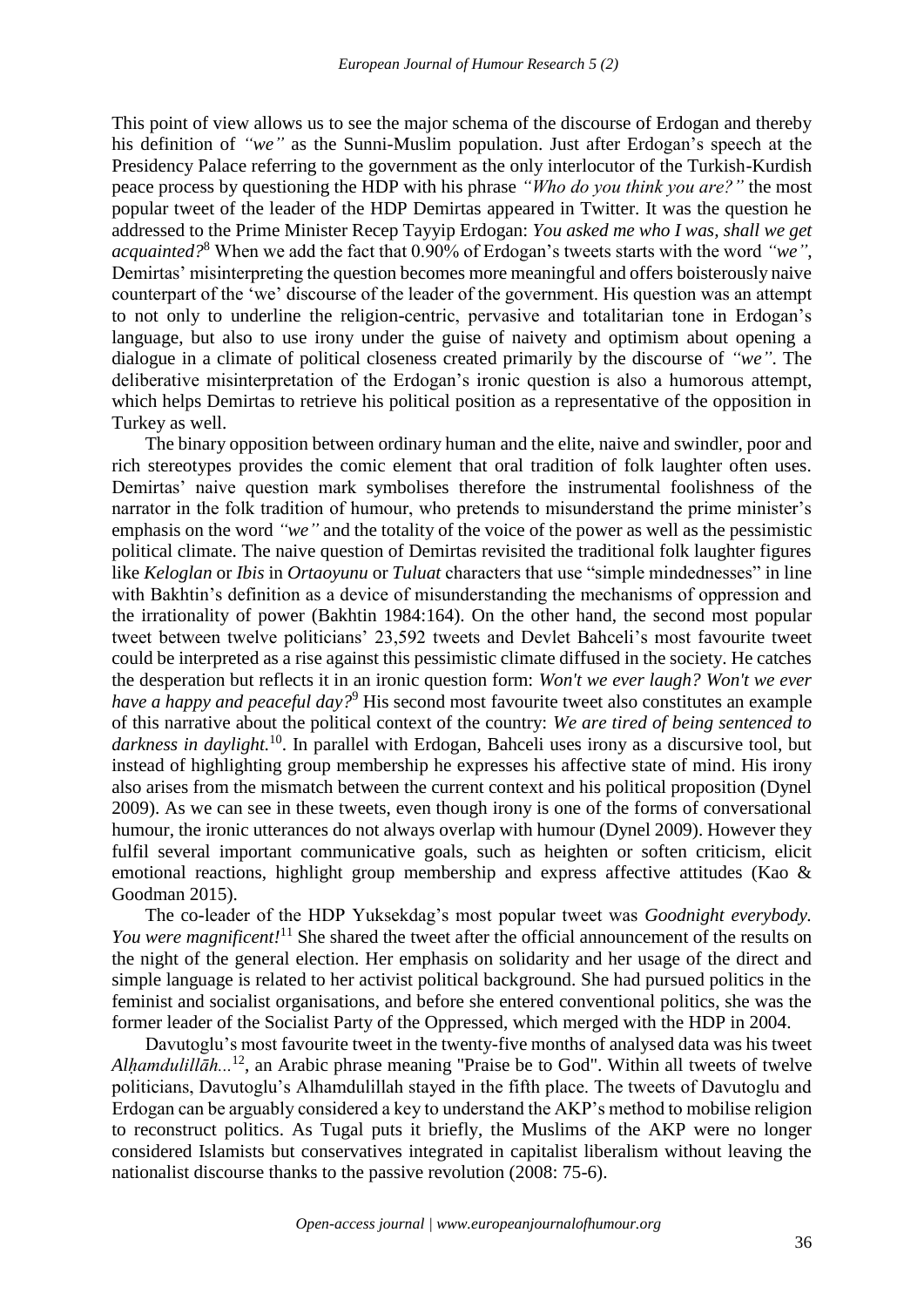The CHP leader Kilicdaroglu's most favourite tweet is *Persevere against the twitter ban, tweet for freedom*<sup>13</sup>. Seven days before the municipal elections, the government had declared that they restricted access to Twitter. The Internet users quickly found out new ways to circumvent the block and they posted almost 2,500,000 tweets—around 17,000 tweets a minute (Letsch 2014). Kilicdaroglu's tweet can be interpreted as a counterattack coming from the freedom sphere against the Twitter ban by the authoritarian government. In particular, the six tweets of Erdogan that we have looked at, all attacked the major opposition party, CHP and the prohibitions made under its one party-rule between the years 1923 and 1950. In these tweets Erdogan underlined the regulations designed for the purpose of the withdrawal of religion from public life.

In the 25 months period of analysis, the keyword "ban" appeared 95 times. Except for Erdogan, Davutoglu and Simsek's 12 tweets, the rest come from the opposition criticising the Prime Minister Erdogan's attacks on freedom of expression and association (76) and the law restricting sale and advertising of alcohol (7). Forty six tweets accused Prime Minister Erdogan of stifling information incriminating him in corruption scandals. Demirtas, Yuksekdag and Kurkcu's 16 tweets are not focused on corruption accusations but on the ban on celebrating 1 May in Taksim public square and the government's prohibition of strikes (nine tweets of three HDP politicians) as well as the demand to outlaw tear gas usage by security forces and the criticism of abuse of rights during and after the Taksim Gezi Park protests (seven tweets). In the *"ban"* context, the unique tweet of Demirtas is: *It is said that you banned Gezi Park from*  entering 2014, is this true Mr. Governor? @Valimutlu<sup>14</sup>. Demirtas's tweet on the New Year's Eve of 2013, which is the year of the massive resistance against the government, is a remark for the mindset of the Governor and his government as well as a reminder of the moments of freedom experienced in the Gezi Park. By impersonating the Taksim Gezi Park, he underlines the irrationality of the decisions of the Governor and his government. In this way he draws a caricature of the Governor by exaggerating his lack of ability to act rationally. As And describes for the folk oral narration, Demirtas's tweet uses humour by setting it against the negativity in life and nourishing improvisatory techniques of caricaturization and exaggeration accompanied by a direct and cheerful language (And 1979).

### **5.2. The "shoe" issue**

The stereotypical characters and the binary oppositions derived from their contrasting positions constitute one of the important narrative tools in traditional Turkish folk laughter. The two characters appearing most frequently in popular Turkish folk tales are *Kose* [cannot grow beard] and *Keloglan* [bald boy]. *Keloglan* is a sympathetic peasant boy, stupid, naïve in some tales, yet he is the one who always wins in the end, making his fortune or succeeding by ruses and cunning. His counterpart *Kose* is a more negative type. He is not sympathetic and he is a trickster. Depending on the story he acts treacherous, cruel and vicious, and sometimes has supernatural powers. He is the one who injures people without remorse; he is an intriguer who lacks any human feeling (And 1979:159). In the presidential campaign the stereotype based on the binary opposition of a naive man and a swindler politician constituted the subtext of the campaign of the opposition in reference to one of the contemporary examples of *Kose*, *Zubuk* character. *Zubuk "the swindler"*, a humorous character who watches over his own interests, presents a parody of political degeneration. The character was developed from the same named short story *Zubuk* written by Aziz Nesin in 1961 and adapted to cinema in 1980. Since then the film and the character *Zubuk* have been integrated in Turkish popular humour as a powerful representation of the corruption of bureaucracy as well as moral degeneration of the politicians and regime (Turker 2006). The usage of the religious references for the political interests and the naivety of everyman against the swindler politician Zubuk is the main axle of the story,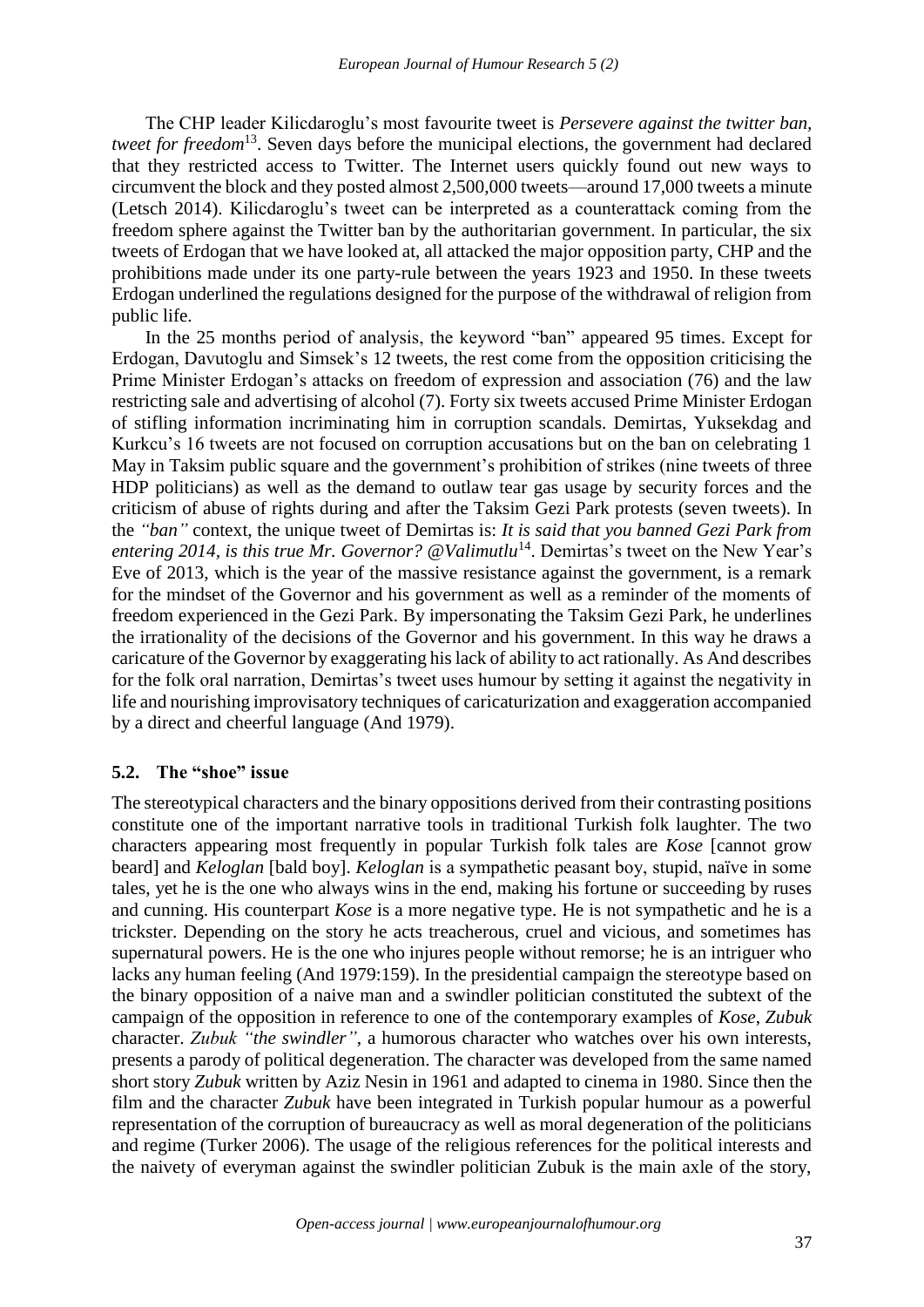besides the critique of the populist politics with references to actual political parties and politicians of the era. The comparison of Zubuk and Erdogan therefore provides a humorous framework to criticise AKP.

Before the parliamentary elections the police arrested the sons of three cabinet ministers on 14 December 2014. They found shoe boxes filled with four and half million dollars in the house of the son of the minister of internal affairs and the director of Halkbank. Thereafter *"shoe box"* became the new word of the corruption in the language of politics. The utterance of the words, "Zubuk" and "shoe box" worked as a sufficient keyword to remember the corruption accusations about the Prime Minister Erdogan and some of the ministers of his cabinet. Even though in their public speeches the opposition leaders of CHP, HDP and Oktay Vural from MHP uttered the word Zubuk for defining the politics of AKP, in Twitter we only find the reference of the "shoebox".

Oktay Vural created a hashtag *#CorruptionoftheCenturyFromShoeboxParty* (*#AyakkabiKutusuPartisindenAsrinYolsuzlugu*) and has used this reference to "Shoebox Party" instead of the word AKP since then (Vural 21 December 2013)<sup>15</sup>. His neologism was accepted eagerly by the politicians. Out of 81 tweets containing the word "shoebox", Ince had 40 tweets, Vural 23, Aksener six, Kilicdaroglu four, Demirtas two, Yuksekdag two and Pavey one. The wordplay used in these tweets provides the satirical component for the oppositional discourse especially for Ince (CHP) and Vural (MHP), who built up their campaign on the moral corruption of the AKP. Within the first twenty favourite tweets of twelve politicians, the most popular tweet belongs to Ince: *Put your votes into the ballot box not the shoe box*<sup>16</sup>. The latter came from Aksener: *What happened to police placing the money found in the bedroom and the shoebox? If the police don't own the money which will be returned with interest, Call the cops are Thieves<sup>17</sup>* .

Demirtas and Erdogan remain silent about the shoebox issue in Twitter. Among 81 tweets, only the tweets of Demirtas and Erdogan contain the word "shoe" but from a totally different angle. Erdogan's tweet: *They weren't entering the mosque with shoes on and drinking alcohol. On the contrary, they were shoving the ones entering the mosque with shoes on and drinking alcohol to the sea<sup>18</sup> .* Erdogan is comparing the Ottoman soldiers fighting against the Allied Powers during the First World War and the youth at the Taksim Gezi Park protests. The tweet is also a reminder of one of the most controversial accusation of Erdogan and his supporters against the protesters. During the protests, the videos about a group of people that ran into the Dolmabahce Mosque to escape from the tear gas cannon of the police became a hot topic of discussion. Erdogan and his supporters raised the subject in order to change the direction of the public discussion and create a negative image of the protesters. Once again in this tweet we can see Erdogan's political position at the intersection of the nationalism and the Sunni-Islam vision. It also helps us to see the establishment of the symbolic categories of this ideology of the political power by identifying the binary oppositions he made between west/ern and east/ern; irreligious and religious; cursed and holy; invader west and defensive east.

One of the two tweets by Demirtas about the "shoe" discussion took the same perspective: *I wonder if they entered the tunnel with shoes on*<sup>19</sup>. The phrase has the same naive voice and is based on the misunderstandings of the narrator. It is again a simple-minded but tricky question; it uses the same logical scheme of Erdogan for making a much more controversial issue visible: the escape of eighteen Kurdish detainees from the prison in Bingol by digging an eighty-meter long tunnel (Hurriyet 25 September 2013)<sup>20</sup>. The tweet can be considered as an example of the spontaneous cleverness of tradition of Turkish folk laughter under a deliberate misunderstanding of the dominant logic. Demirtas thus uses the mechanism of parody coming from Nasreddin Hodja's humour tradition and touches upon a very critical point by adapting of the same category of thought invented by the state for evaluating its opponents, or more precisely, for evaluating the *"terrorists"*.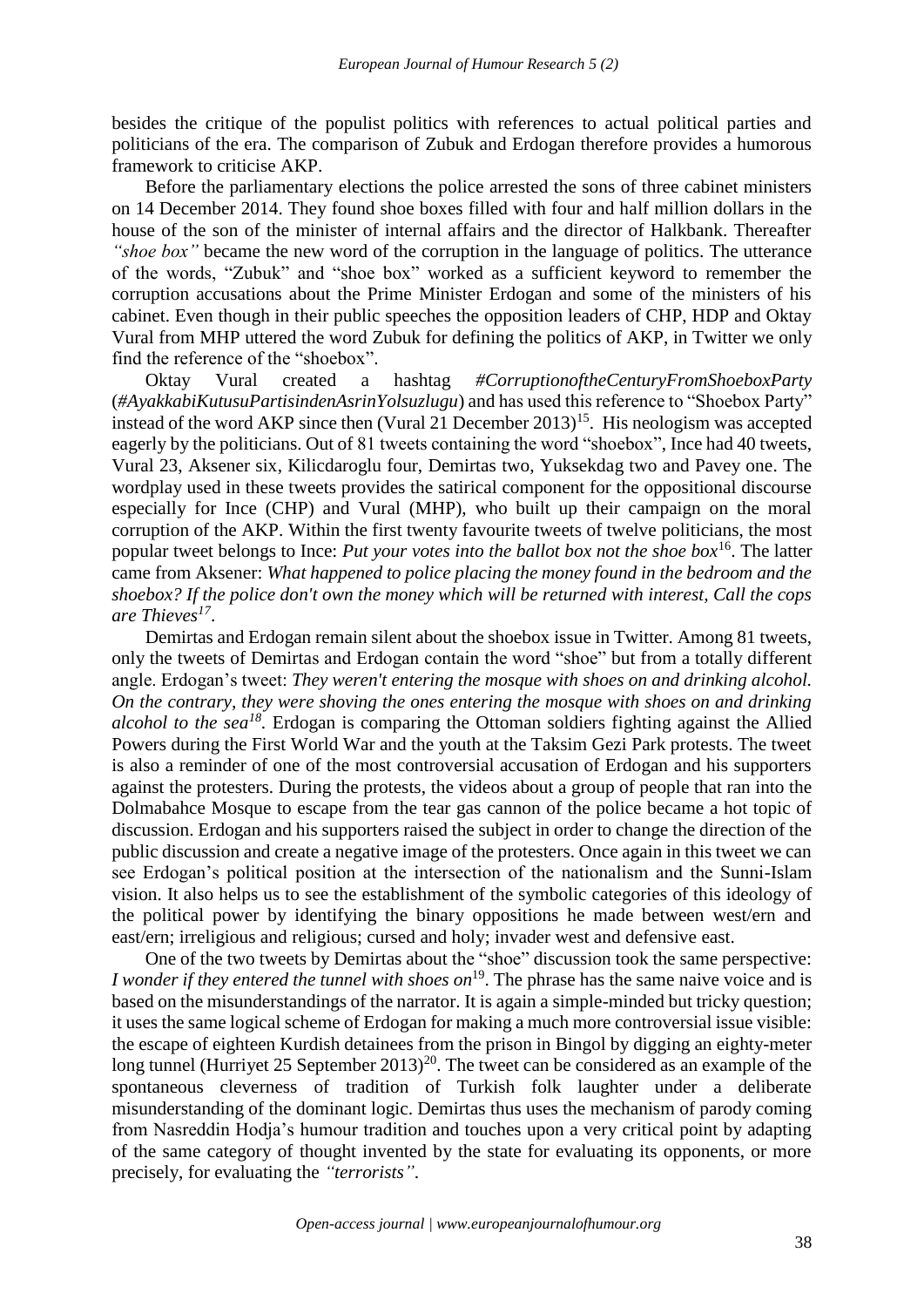The summary of Erdogan's response as the head of the state could be as follows: without showing any interest in what and why is happening classify the event by populist labels of nationalist and religious discourses in search of legitimizing state authority. On the other hand, the criticism underlying Demirtas' humorous comment shows us the identification of the Taksim Gezi Park experience as another example of the violence of the State against the resistance.

The humour in the Demirtas' tweet, on the other hand, illuminates the connection Kurds developed during the protest movement spreading over the country. According to Elisabetta Costa, who conducted an ethnographic study on the use of social media in the Southeastern regions of Turkey, Kurds in the southeast region did not identify with the protesters' because since "They saw it as a struggle of middle class urban Turks, who were rebelling against the status-quo" and finally experiencing the violence and the brutality of the State that the Kurds had been suffering for so many decades" (2016:151). But the Demirtas' tweet shows us how the dialogue between the protesters in the Taksim square and the Kurdish population has been built up in the form of ironic interrogation of the apparatus of State domination. One of the banners at the Taksim Square points it out as well: *"Do you understand now why Kurds put two antennas on top of their houses".* Until 2008, it was illegal to broadcast in Kurdish language in Turkey. And the Kurdish population used to have satellite antennas to be able to watch Kurdish television channels and get the news and information about the PKK. At the beginning of the Taksim Gezi Park resistance the traditional Turkish media mostly ignored the presence of the protesters, and the people used alternative media channels such as Twitter and Facebook to get information. Here, the analogy created through the similar experience of the State control, which prevents the people to get the news. Even though Demirtas' and Erdogan's previous tweets weren't popular on Twitter, they are representatively important to understand the differences in thought processes of two political actors: one representing the language of the government and one side of the opposition.

#### **5.3. The humour in the most popular twenty tweets**

In addition to the analysis of the most popular tweets, we try to detect the language of humour in the most popular twenty tweets of the politicians. The following tweets will allow us to argue on the usage of the conversational humour forms by the politicians. Kilicdaroglu's ninth most popular tweet exemplifies the usage of irony and exaggeration: *Even Hitler did not think of turning a city into a gas chamber*<sup>21</sup>. He continues to speak in the *"freedom"* frame on behalf of the democratic norms, but this time he linked the pepper gas used in the Taksim Square with Hitler's gas chambers. The exaggeration is based on the binary opposition between fascism and democratic forms of the government. The reference to Hitler stresses Erdogan's authoritarian tendency and anti-democratic reactions against the protesters at the public squares.

Another example of the usage of irony is Simsek's tweet on Demirtas' comment on the Taksim Gezi park protests: Demirtas: "People went out to the streets everywhere. Violence was never used anywhere." I guess aliens looted, burned and killed people<sup>22</sup>. Simsek uses humour to mock the naiveté of Demirtas. But his ironical elaboration of the simple mindedness shows a contrast compared with that of Demirtas'. While Simsek ridicules the naïve, Demirtas shows pride of it. The exaggeration and irony is used by Aksener's seventeenth popular tweet as well: During his mastery period, the flag was lowered in the motherland, consulate got invaded, and our people were taken hostage. Allah save us from his "grand mastery" period<sup>23</sup>. Aksener, in her tweet made an ironical critic of events, which the AKP government presented to them as an achievement.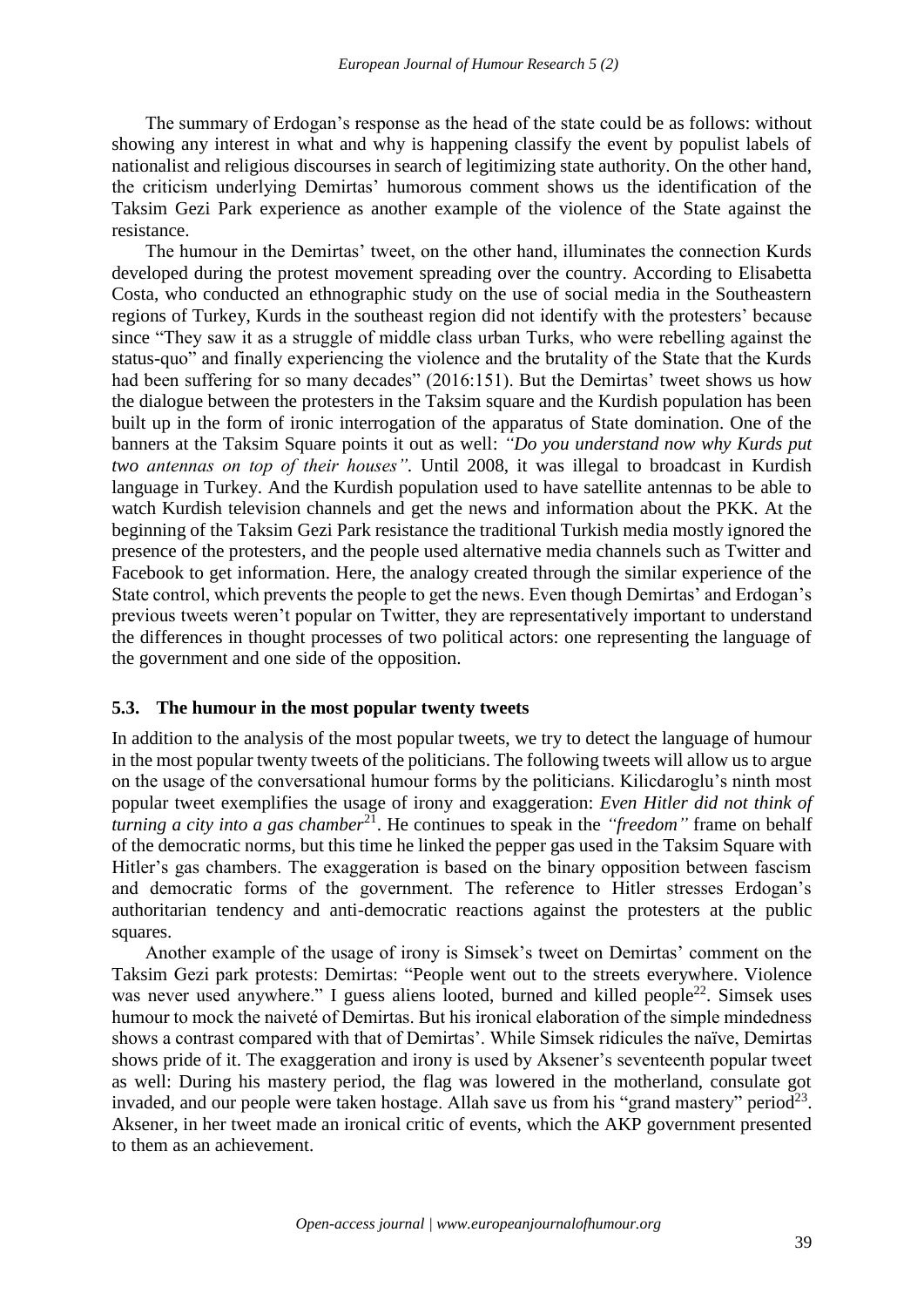Yuksekdag's tweet commenting the results of the 7 June 2015 election provides an example of the humour based on the word-play: We got tired but it was worth it. We don't need the light bulb anymore... The morning is coming. Bandista - Sun Is Rising Up Again<sup>24</sup>. Yuksekdag underlines her optimism over the results of the 7 June elections by defining their success with the metaphor "rising of the sun", which reaches to the point that we don't need a light bulb, the symbol of the AKP.

Kurkcu's second most popular tweet arises from his spontaneous cleverness used for the production of improvised humour: There is nobody from AKP in TBMM (Grand National Assembly of Turkey). It is said that they went to get their kids from school before Zekerriya<sup>25</sup>. Zekerriya Oz was the prosecutor of sensational investigations in the past few years including the corruption operation in which the son of the minister was arrested. Kurkcu made a quick wit interpreting of the atmosphere of the parliament on the day the corruption operation of the police started. Kurkcu like a field reporter was updating his followers about the situation in the parliament on such a critical day. His sarcastic tweet expresses political criticism via making fun of AKP and its deputies involved in the corruption allegations. Sarcasm refers to an aggressive remark that carries humour (Dynel 2009). It is also defined as the negative type of irony, that is realised when a negative evaluation is realised via a positive statement (Dynel 2009:1289). Kurkcu made a positive statement about the deputies who are taking care of their kids like responsible fathers; but he mentions how they are responsible of the corruption as well.

Another humour technique used often by politicians of MHP is the rhyme and proverbials. Aksener's most popular tweet *THERE IS GOD, BUT THERE IS NO CONCERN<sup>26</sup>* exemplifies the humour arising from an invention of proverbial. In this way, she criticises the usage of the religious discourse of AKP for hiding its political responsibilities. Vural's tweet: *recite bismallah, vote for Ekmel<sup>27</sup>*constitutes the usage of rhyme (besmele – ekmele in Turkish) for the creation of humour as well as a slogan easy to remember to attract the attention of the voters. The leader of MHP Devlet Bahceli's tweet: *You would build bridges in places with no river; saw seeds in sand, seeds of discord in mortals. You would call haram helal, reality lies; because you are the candidate Erdogan<sup>28</sup>* is an example of traditional political satire made by rhymes to underline ironic situation and wrong political decisions of his adversary Erdogan.

Demirtas's eight tweets were ranked among the first 20 most popular tweets of the 25 months long period of analysis. He wrote the following tweet '*9:) furthermore I love you all 'sapsik's, including the ones that heavily criticised me<sup>29</sup>* which uses narrative tools of the popular humour as well as twitter language in which '9:) means a smiley and funny face. He adopts the direct language, and uttered an informal word *sapsik*, which is taken from the youth popular culture to describe cute but confused looks in the shared photos of people or pets in the social media. His connection with the youth culture and tolerant approach against the oppositional ideas represents his different approach to humour. He prefers laughing with the audience instead of putting himself aside and makes oppositions' ideas the subject of his humour. By adopting their language, he invites the audience to participate the production of humour as the traditional folk storytellers do. After the bombing attack at his Diyarbakir rally, he gave another example of his directness and optimism by answering the violent attack with a tweet *we will still WIN!* <sup>30</sup>. He added the photo of Yilmaz Guney while he was holding the Palme d'or at Cannes festival in 1982. Guney represents a powerful image in the collective consciousness of the Turkish people as a strong figure of the victory of the poor. This tweet and his optimistic attitude became very popular and was the 9th most popular tweet. One day before the parliamentary election he tweeted the fifteenth most popular tweet: *If HDP does not happen, they will make the man sultan. If HDP happens we will make the sultan man.*<sup>31</sup>. In this tweet Demirtas speaks more directly and uses word play to stress his party's political role in the establishment of the democracy. In the same framework, he wrote the following tweet on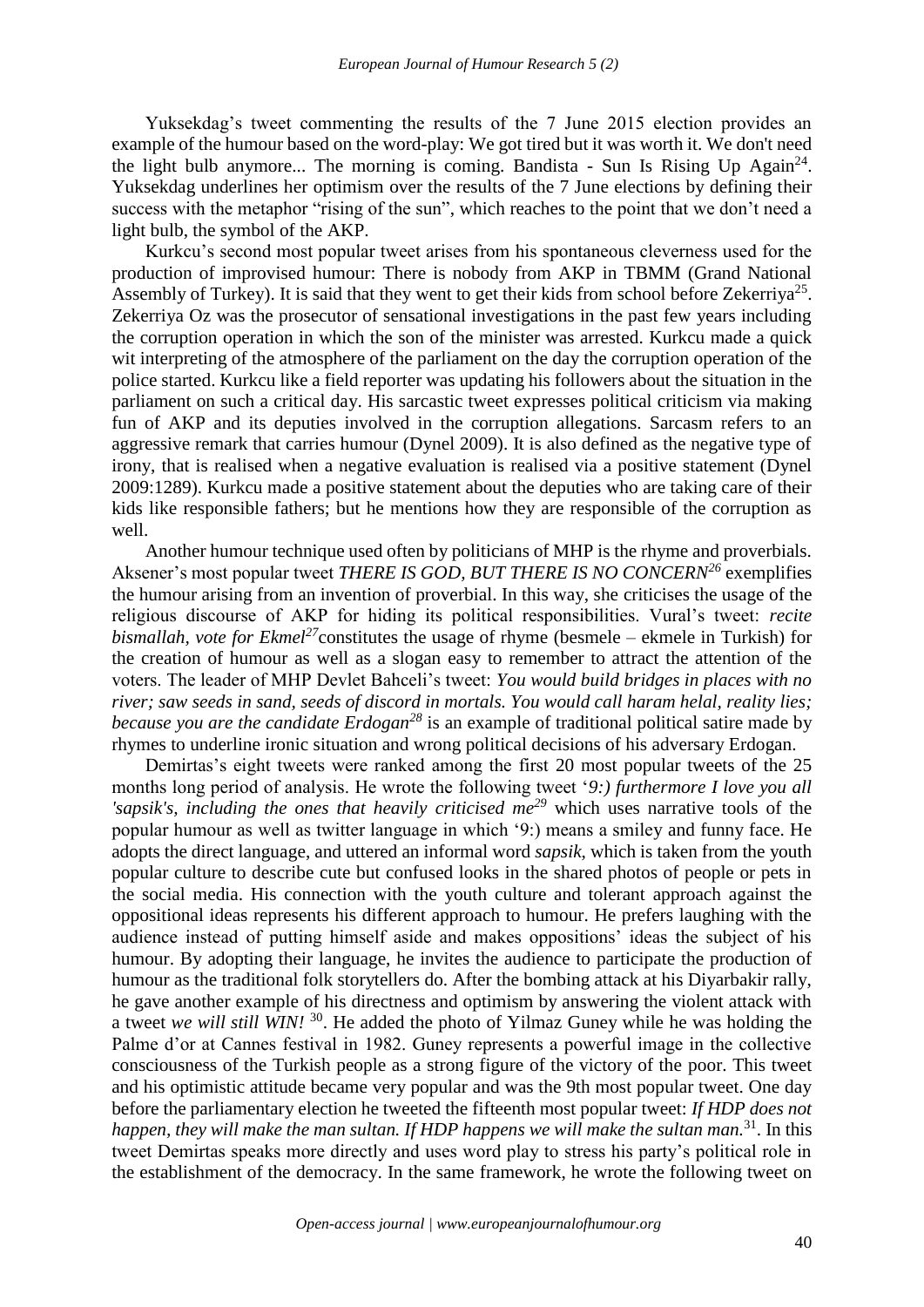the day of the election (seventeenth most popular tweet): *May it be easy for all democratic observers of the people. I can't tell the party in my heart due to the election prohibitions, but I wanted you to know it is HDP<sup>32</sup> .* Once again Demirtas uses the rules and the ruler (as he did in the previously mentioned tweets) as the principal comic elements of his humour. His irony based upon the misunderstanding of the context or rules of the authority under the guise of the naiveté of a layman is similar to Keloglan's. In doing so, he became a contemporary version of Keloglan who is a sympathetic and naïve peasant boy, and who always wins at the end.

#### **5.4. The catchphrases**

Examining the humorous tweets for the development of a subversive opposition in Bakhtinian sense, we also need to find the basic words of the dominant political language, which the humour will destroy or demystify. For this reason we tried to find the most frequently uttered words of the tweets to reach out to the language of the leader of AKP, which has evolved throughout the twelve years long one-party rule. From this perspective, we searched for the most uttered words and successive word pairs in the tweets of the leader of AKP, and then the President of Turkey, Recep Tayyip Erdogan. Since our corpus of data is too large to analyse in individual tweets, we tried to identify the keywords, labels, etiquettes or catchphrases without forgetting the possibility of certain loss of meaning.

Upon an analysis of the tweets by the frequency of the most uttered single words, we found that the following ten words are the most common words in Erdogan's tweets: *biz* [we], *Turkiye* [Turkey], *degil* [not], *bugun* [today], *yeni* [new], *kadar* [till], *her* [each], *millet* [nation], *baskan*  [president], *belediye* [municipality]. The analysis of binary word groups in his tweets gave us parallel results such as: *belediye baskan* [municipality mayor], *baskan adayimiz* [our mayor candidate], *yeni Turkiye* [new Turkey], *Turkiye yolunda* [on the way of Turkey], *miting* [rally], *AK parti* [AKP written spoken style], *buyuksehir belediye* [metropolitan municipality], *katrilyon liralik* [quadrillion liras], and *yatirim yaptik* [we made investment]. His twitter messages thus focus on the project of "new Turkey" and economic achievements of the AKP under the leadership of Erdogan. He also announced the name of the candidates in Twitter during the municipal elections, which increases the utterance of word pairs such as "metropolitan municipality" and "mayor candidate".

The emphasis on the most used three words: *"we"*, *"Turkey"*, and *"not"* was used in the context of describing his vision of Turkey or the events. The following examples are illustrative: After the evaluation report of the European Union published in 2013, he tweeted *Turkey is not a country that you can divert at the entrance door*<sup>33</sup> and after the Taksim Gezi Park movement he declared *Neither the media, social media, capital nor the terrorised streets; the future of the Turkey will be determined by the nation and ballot box*<sup>34</sup>; *We are only accountable to the people, not to some marginal groups*<sup>35</sup> . *Events taking place in Taksim are not solely due to Gezi Park. These events are linked to internal and external events.<sup>36</sup>* .

We should mention that his usage of the word *"not"* was mimicked by the opposition party members to enhance their sarcastic irony. *"Not"* was the most common word for Kilicdaroglu; second most common for Simsek; third most common word for Vural; fourth most common word for Kurkcu and Pave'y; eigth most common word for Demirtas; and tenth most common word for Ince. The word "*not"* serves Kilicdaroglu as the leader of the major opposition party to show the incongruity between what is politically unacceptable and what ought to be done instead. The following examples are drawn from the data of the first twenty popular tweets of the politicians who use the word "*not"*. The first example is Kilicdaroglu's statement that appeared in the Twitter after the Taksim Gezi Park protests: *You want everyone to vote for*  AKP, everyone to be like you, no one to make noise; but this is not Recep's Wonderland!<sup>37</sup>. With the words *"not Recep's Wonderland"* Kilicdaroglu stresses Erdogan's totalitarian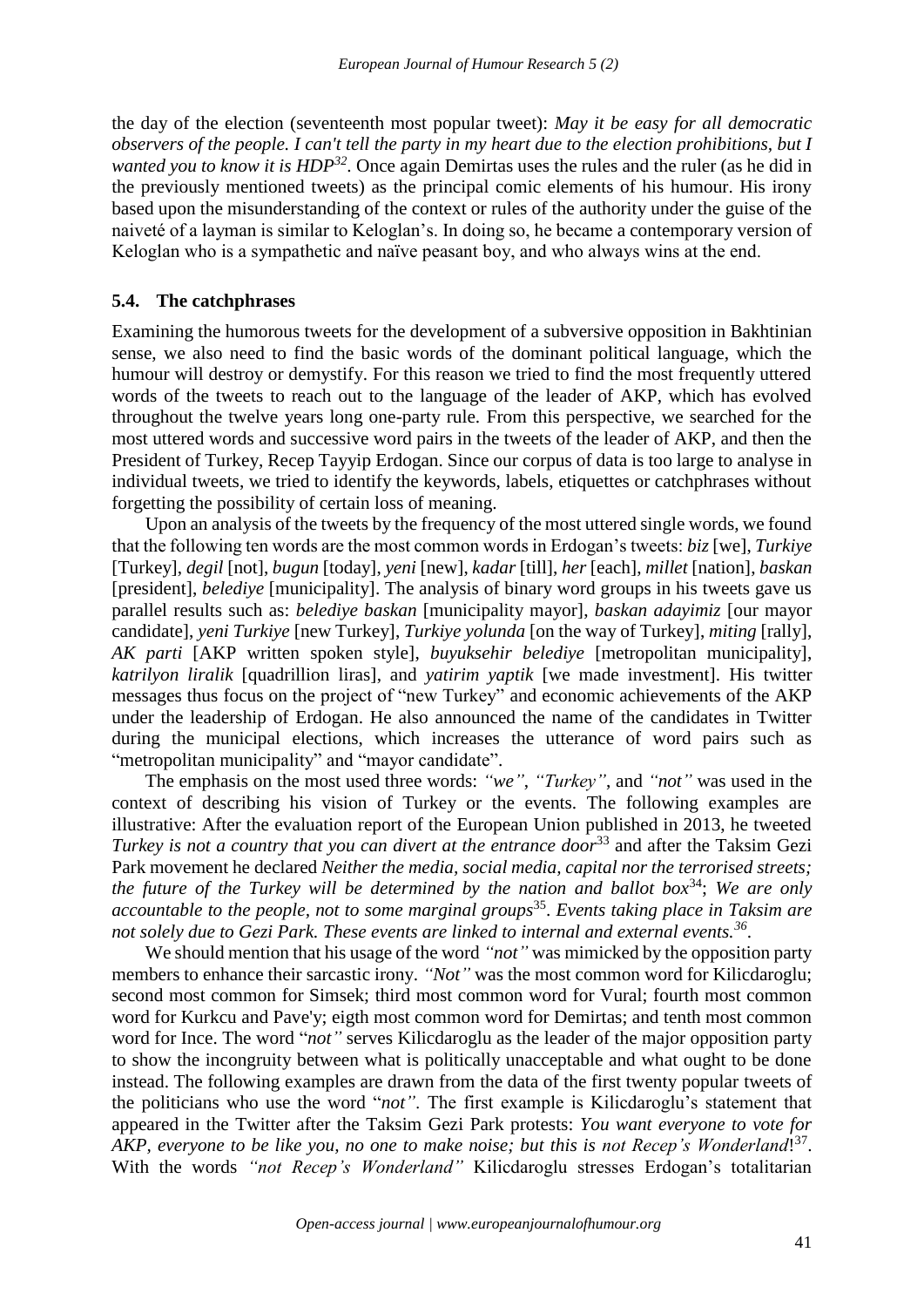tendency by adapting the title of the well-known novel of Charles Lutwidge Dodgson's *Alice's Adventures in Wonderland* to his name. In this way, Erdogan's political logic is unmasked via irony based on the neologism. The fifteenth most popular tweet of Kilicdaroglu gives us another example of irony based on the usage of opposite words in tweets: *In Yalova, the ones that deserve won rather than the ones that were unfair. Thank you Yalova!<sup>38</sup>* Ince's tweet also uses the same style to stress the corruption claims about Erdogan and his ministers: *Put your votes into the ballot box, not the shoe box*<sup>39</sup>. Unlike previous examples of irony based on the creation of contrast via neologism, Kurkcu's seventh popular tweet is based on the parody of Erdogan's logic upon his comments on the protesters at the Taksim Gezi park: *The prime minister is sinking as he speaks: ones that drink alcohol are alcoholics. If they have voted for me, they are not alcoholics.<sup>40</sup>* Kurkcu without adding words put Erdogan's two statements in line to create a parody based on the interpretation of his logic.

### **6. Conclusion**

The starting point of this study was to explore how the humorous language of the Taksim Gezi resistance affects the language of the politics and therefore to discuss what particular forms of humour were activated by politicians during the post-Gezi park period. More specifically, I discussed the relation between the conversational humour forms in the tradition of Turkish oral folk culture and the language of the Taksim Gezi Park resistance. Having defined the public square humour as the new language of oppositional politics, I examined the usage of conversational humour mechanisms by politicians. Through analysis of Twitter data, I compared politicians' adoption of the Taksim Gezi Park movement' language of humour, with its virtues of pluralism, improvisation and creativity.

The most popular tweet of our data of 23,591 samples was Erdogan's tweet "*we only bow down in ruku"* which illustrates the tense atmosphere in the post-Gezi Park period. As a result of the high tension, among the most popular twenty tweets of the political leaders the only tweet contains humour belongs to Demirtas, the leader of HDP. His tweet "*You asked me who I was, shall we get acquainted?"* appeared in order to answer Erdogan's rhetorical question *Who do you think you are?* asked in his public speech. The tweet was an example of his spontaneous usage of Twitter as well as an example of irony based on the misinterpretation of the context.

Upon the analysis of the first most favoured tweets of the each politician, we found the usage of following conversational humour forms: irony, exaggeration, parody, sarcasm, rhyme, word play, neologisms and proverbials. Irony is the most common mechanism used by the politicians to create humour and express political critique. The tweets indicate that the political leaders, except Demirtas, use irony to underline their political identities with references that represent either their shared experience or identities with their supporters or their differences. The finding is in parallel with studies suggesting that irony helps to heighten the criticism, elicit emotional reactions, highlight group membership and express affective attitudes (Kao and Goodman 2015). The finding is also in line with Passerat's study on the domination of irony in the political leaders' parliamentary speeches (2015). On the other hand, the analysis of the Erdogan's tweets by the frequency of the most uttered single words shows that *"We"*, *"Turkey"* and *"not"* are the key words of the political power in the Turkish twitter sphere. The politicians of the opposition also adopt the word *"not"* as a means of creating ironical statements. In doing so, they are mimicking the language of the Erdogan to break the totality of his political rhetoric.

The analysis suggests that Demirtas' tweets concentrated on time-honoured mechanisms of the tradition of folk laughter revitalised by the Taksim Gezi Park spirit in two ways;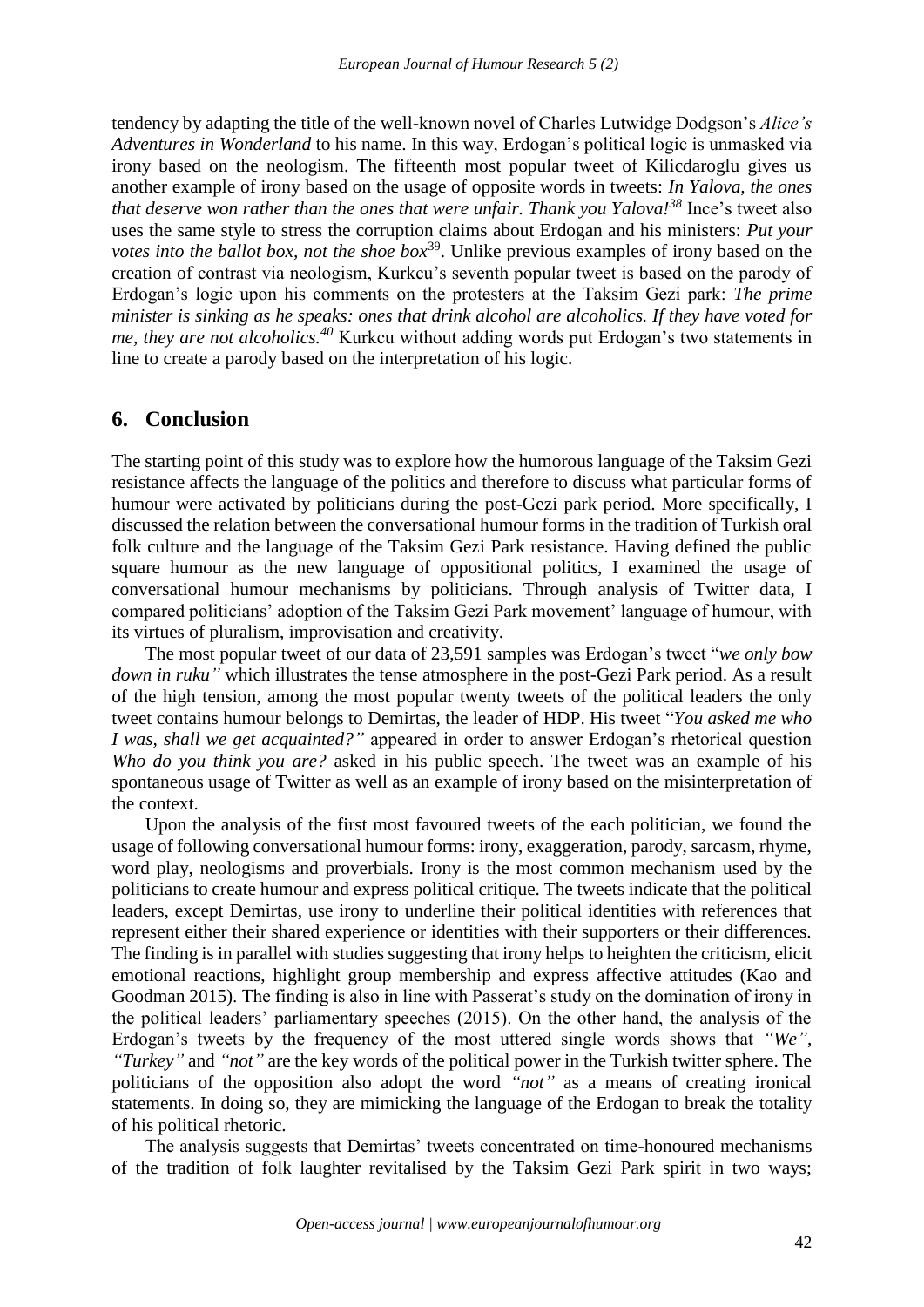misunderstanding of the context or the rules imposed by the political power and adaptation of the same category of thought invented by the power against to it. In this way, his humour creates moments of freedom against the repression of the political power. As the public square humour in the Taksim Gezi Park protests rejects the rules and norms of the formal political practice, Demirtas' humorous tweets also contain subversive tone of voice coming from the tradition of oral folk narratives of *Nasreddin Hodja* or *Keloglan*. In his tweets, Demirtas also uses the words or signs from the youth popular culture of social media such as the usage of neologism *sapsik* or Twitter symbols such as emoji. What's more, Demirtas's eight tweets were ranked among the top twenty most popular tweets of the twenty-five months long period of analysis. The findings show the link between the usage of the adoption of the public square humour forms and the popularity in Twitter sphere. Hence, the present findings confirm the earlier studies on the Taksim Gezi Park humour and its subversive potentials (Emre *et al.* 2014; Dagtas 2016).

As a result, the Taksim Gezi Park protests diffused a new language of talking politics that we call the public square humour, by restoring the pride of the tradition of the Turkish folk narratives and Demirtas appeared as the only one who opted to use this language. Demirtas' humorous tweets perform the three central virtues of the traditional folk humour: improvisation, creativity and pluralism. The improvisation and creativity appear in his spontaneous cleverness underlined by his quick answers, usage of the muhavere/conversation techniques by adding word play and neologisms to his utterances. His usage of humour to create more pluralistic and tolerant vision of politics was presented more specifically in his tweet *9:) furthermore I love you all 'sapsik's, including the ones that heavily criticised me*. The parliamentary elections results also supported the success of the HDP to reach out to the opposition barred from politics for years. The party managed to get over the 10% national threshold to be represented by 80 deputies in the Parliament. Half of the HDP deputies were women, and almost all the ethnic and religious groups, along with trade union and gay-lesbian organisations, have their deputies under the HDP umbrella. With these features, the HDP project can be rated as outcome of the *'Gezi Park spirit'* and of that political will to unite the fate of the Kurdish liberation with the libertarian aims of Turkish social movements (Vatikiotis &Yoruk 2016).

Finally, we should mention that after the 7 June 2015 election, Turkey suffered from severe terrorist attacks. A bombing attack on a massive peace rally in Ankara left more than 100 dead in October 2015, and a suicide bomber in Suruc, near Syrian border, killed 30 people in July 2015. The government ended the peace process with PKK after these attacks. On the other hand, the participatory democracy debate diffused throughout the post-Gezi park period was also suspended. Henceforth, the opposition focused to assure the right to life of the people gathering in public squares and their right to be tried fairly by the police. Considering the fact that there can be no democratic legitimacy without on-going talk, we can still emphasise the fearless festive atmosphere of the Gezi park movement which was symbolically represented its language of humour and its main instrument twitter. Humour and irony still stay in the daily life of the people as nostalgic symbols reminiscent their subversive experience. But the language of politics turned back to its previous humourless state. Thus, we can conclude that the experience of democracy lived in the public squares of the cities is something that will stay always potentially present and it can surge up anywhere and anytime (Schwarzmantel 2012).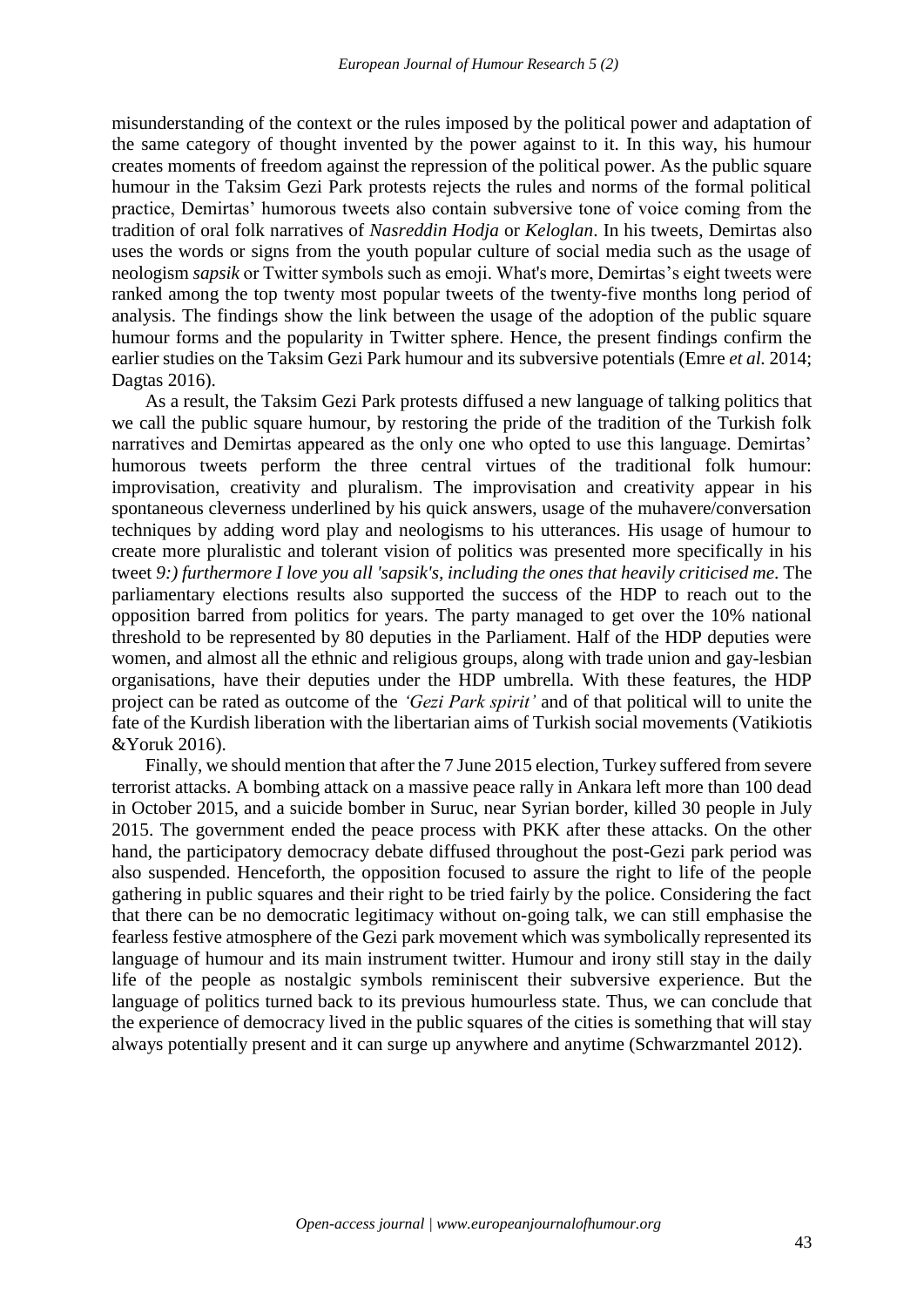#### **Notes**

<sup>1</sup> According to Efe Kerem Sozeri (2015)'s study on the data-set of attack before the 7th June, 162 violent attacks realised on parties' electoral activities. The HDP was targeted of 123 of these attacks. Even before the elections the violence against the HDP was severe.

<sup>2</sup> In 1984 the Kurdistan Workers' Party, known as the PKK, began an insurrection in southeastern Anatolia. The government AKP started to open up a peace process dialogue between the captured leader of the PKK Ocalan and the representatives of the government while they pursuit the EU membership. Recently, the PKK issued a new declaration about ending the truce against the attacks of Turkish security forces. The terrorist attacks of the PKK had caused a crackdown on the legitimacy of the Kurdish parties, which resulted in their closure because of accusations of connections to the PKK.

<sup>3</sup> Twitter REST API: https://dev.twitter.com/overview/documentation

<sup>4</sup> Python programming language: https://www.python.org/

<sup>5</sup> An easy-to-use Python library for accessing the Twitter API: http://www.tweepy.org/

<sup>6</sup> ruku is part of the daily Muslim ritual, where one bends down after reciting prayers.

<sup>7</sup> "Biz, kaderin üstündeki kadere teslim olarak mücadelemizi sürdürecek ve eğilmeyeceğiz. Biz sadece rükûda eğiliriz, başka yerde asla." (Erdogan 25 March 2015) [https://twitter.com/RT\\_Erdogan/status/582174363170004992](https://twitter.com/RT_Erdogan/status/582174363170004992) favourite count: 10,663, retweet count: 10,284.

<sup>8</sup> "Kim olduğumu sormuşsun, tanışalım mı? @RT\_Erdogan" (Demirtas 14 April 2014)[.https://twitter.com/hdpdemirtas/status/588036355214684160](https://twitter.com/hdpdemirtas/status/588036355214684160) favourite count: 4,447 , retweet count: 14,677.

9 "Hiç mi gülmeyeceğiz? Hiç mi mutlu ve huzurlu bir gün geçirmeyeceğiz?" (Bahceli 29 October 2014).<https://twitter.com/dbdevletbahceli/status/527518059863744513>

 $10$  "Gün ısığında karanlığa mahkum edilmekten yorulduk" (Bahceli 16 March 2014). <https://twitter.com/dbdevletbahceli/status/445120855618891776> favourite count: 11,066, retweet count: 11,298.

<sup>11</sup> "Hepinize iyi geceler. Muhtesemdiniz!"

<https://twitter.com/FigenYuksekdag/status/607676782775529472> (Yuksekdag 7 June 2015 ) favourite count: 2,819, retweet count: 735.

<sup>12</sup> "Elhamdülillah…" (Davutoglu, 6 June 2015)

[https://twitter.com/Ahmet\\_Davutoglu/status/607202908019539968](https://twitter.com/Ahmet_Davutoglu/status/607202908019539968) favourite count: 25,930, retweet count: 12,835

<sup>13</sup> "Twitter Yasağına İnat Özgürlüğe Tweet At!" (Kilicdaroglu, 21 March 2014) <https://twitter.com/kilicdarogluk/status/446946019318984704>favourite count: 10,560, retweet count: 12,848

<sup>14</sup> "Gezi Parkı'nın 2014'e girmesini yasakladığınız söyleniyor, doğru mu acaba Vali bey? @Valimutlu" (Demirtas, 31 December 2013)

<https://twitter.com/hdpdemirtas/status/418067959324868609> favourite count: 326, retweet count: 260

<sup>15</sup> <https://twitter.com/oktayvural/status/414358036828811265>

<sup>16</sup> "Oyunuzu ayakkabı kutusuna değil, sandığa atın!" (Ince, 7 June 2015) <https://twitter.com/vekilince/status/607447438106980352> favourite count: 2,368, retweet count: 1,797.

<sup>17</sup> "Yatak odasından ve ayakkabı kutusundan çıkan paraları hani polis koymuştu,Faizi ile iade edilecek paraların sahibi polis değilse, HIRSIZ vaar" (Aksener, 19 December 2014) [https://twitter.com/meral\\_aksener/status/546027240707072000](https://twitter.com/meral_aksener/status/546027240707072000) favourite count: 1,068, retweet count: 2,793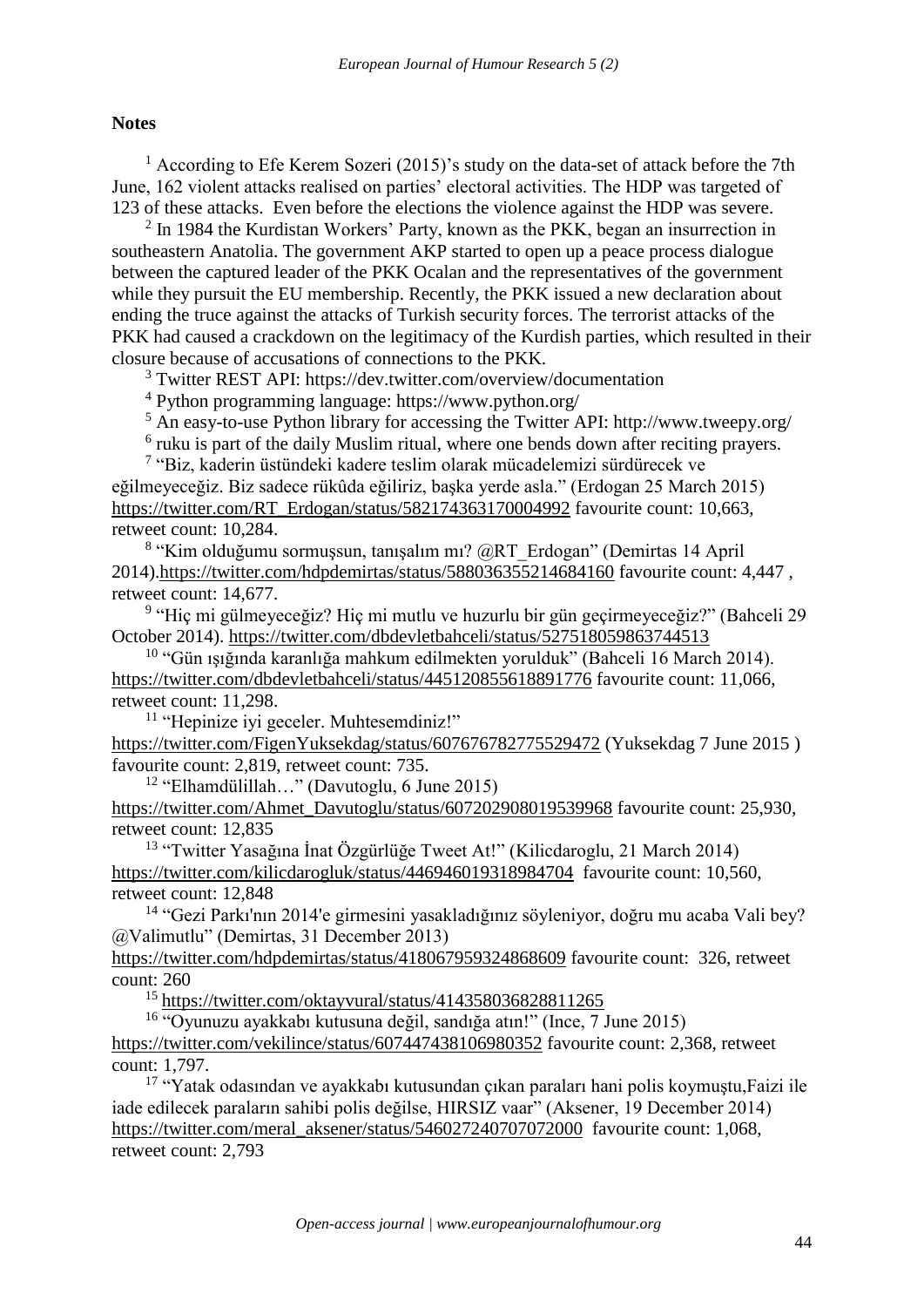<sup>18</sup> "Onlar camiye ayakkabı ile girip, içki içmiyorlardı. Bilakis camiye ayakkabı ile girip, içki içenleri denize döküyorlardı" (Erdogan, 23 June 2013)

[https://twitter.com/RT\\_Erdogan/status/348820487641640960](https://twitter.com/RT_Erdogan/status/348820487641640960) favourite count: 169, retweet count: 620

<sup>19</sup> "Acaba ayakkabılarıyla mı girdiler tünele?" (Demirtas, 25 September 2013) <https://twitter.com/hdpdemirtas/status/382774207840796672>favourite count: 289 retweet count: 429

<sup>20</sup> <http://www.hurriyet.com.tr/baydemirden-tunel-tweeti-24786105> for another satirical tweet from the Mayor of Diyarbakir Baydemir elected under the HDP.

 $21$  "Bir şehri gaz odasına çevirmek Hitler'in bile aklına gelmemişti" <https://twitter.com/kilicdarogluk/status/346209116638822400> (Kilicdaroglu, 16 June 2013), favourite count: 940, retweet count: 4500

 $22$  "Demirtas: "İnsanlar her yerde sokağa çıktılar. Hiçbir yerde asla siddet kullanılmadı." Galiba uzaylılar yağmaladı, yaktı ve adam öldürdü…` (Simsek, 9 October 2014) <https://twitter.com/memetsimsek/status/520146130206998528> favourite count: 1,607 retweet count: 2,731

<sup>23</sup> "Ustalık döneminde vatan topraklarında bayrak indirildi, konsolosluk işgal edildi,insanlarımız rehin alındı. Allah 'üstadlık' döneminden korusun" (Aksener, 13 June 2014) [https://twitter.com/meral\\_aksener/status/477370458120421376](https://twitter.com/meral_aksener/status/477370458120421376) favourite count: 1,144, retweet count: 2,626.

<sup>24</sup> "Yorulduk ama değdi. Artık ampüle lüzum yok… Sabah oluyor! Bandista - Güneş Yine Doğuyor: https://t.co/t0mrnvklcL (Yuksekdag, 4 July 2015)"

<https://twitter.com/FigenYuksekdag/status/585544674531794945> favourite count: 481, retweet count: 327

<sup>25</sup> "TBMM'de hiçbir AKP'li yok... Zekeriya'dan evvel oğullarını okuldan almaya gitmişler deniyor" (Kurkcu, 12 December 2013)

<https://twitter.com/ekurkcuHDP/status/412926248260612096> favourite count: 230, retweet count: 817

<sup>26</sup> "ALLAH VAR GAM YOK"

[https://twitter.com/meral\\_aksener/status/597944421573914626](https://twitter.com/meral_aksener/status/597944421573914626) (Aksener, 12 May 2015) favourite count: 6,431, retweet count: 9,544

<sup>27</sup> "CekBesmele OyunuVerEkmele"

<https://twitter.com/oktayvural/status/497805856415973377>(Vural, 8 August 2014) favourite count: 379 retweet count: 1324

<sup>28</sup> "Nehir olmayan yere köprü yaparsın; kuma tohum, kula fitne ekersin. Harama helal, yalan gerçek dersin; çünkü sen aday Erdoğan'sın." (Bahceli, 2 August 2014) <https://twitter.com/dbdevletbahceli/status/495617656054362112> favourite count: 2187, retweet count: 3628

 $29$  "9:) ayrıca beni çok sert eleştirenler dahil hepinizi seviyorum, şapşikler" (Demirtas, 18 December 2014) <https://twitter.com/hdpdemirtas/status/545607679260250113> favourite count: 20,143, retweet count: 7,791

<sup>30</sup> "Yine de KAZANACAĞIZ! http://t.co/mELpuCs8w4" (Demirtas, 4 June 2015) <https://twitter.com/hdpdemirtas/status/606509202551513088> favourite count: 14,972, retweet count: 11,733

<sup>31</sup> "HDP olmazsa Adam'ı sultan ederler HDP olursa Sultan'ı adam ederiz" (Demirtas 06.06.2015)<https://twitter.com/hdpdemirtas/status/607249646914797569> favourite count: 12,675 retweet count: 10,109

<sup>32</sup> "Halkların demokratik müşahitlerine kolay gelsin.Seçim yasağı nedeniyle gönlümdeki parti adını söyleyemiyorum, ama HDP olduğunu bilin istedim"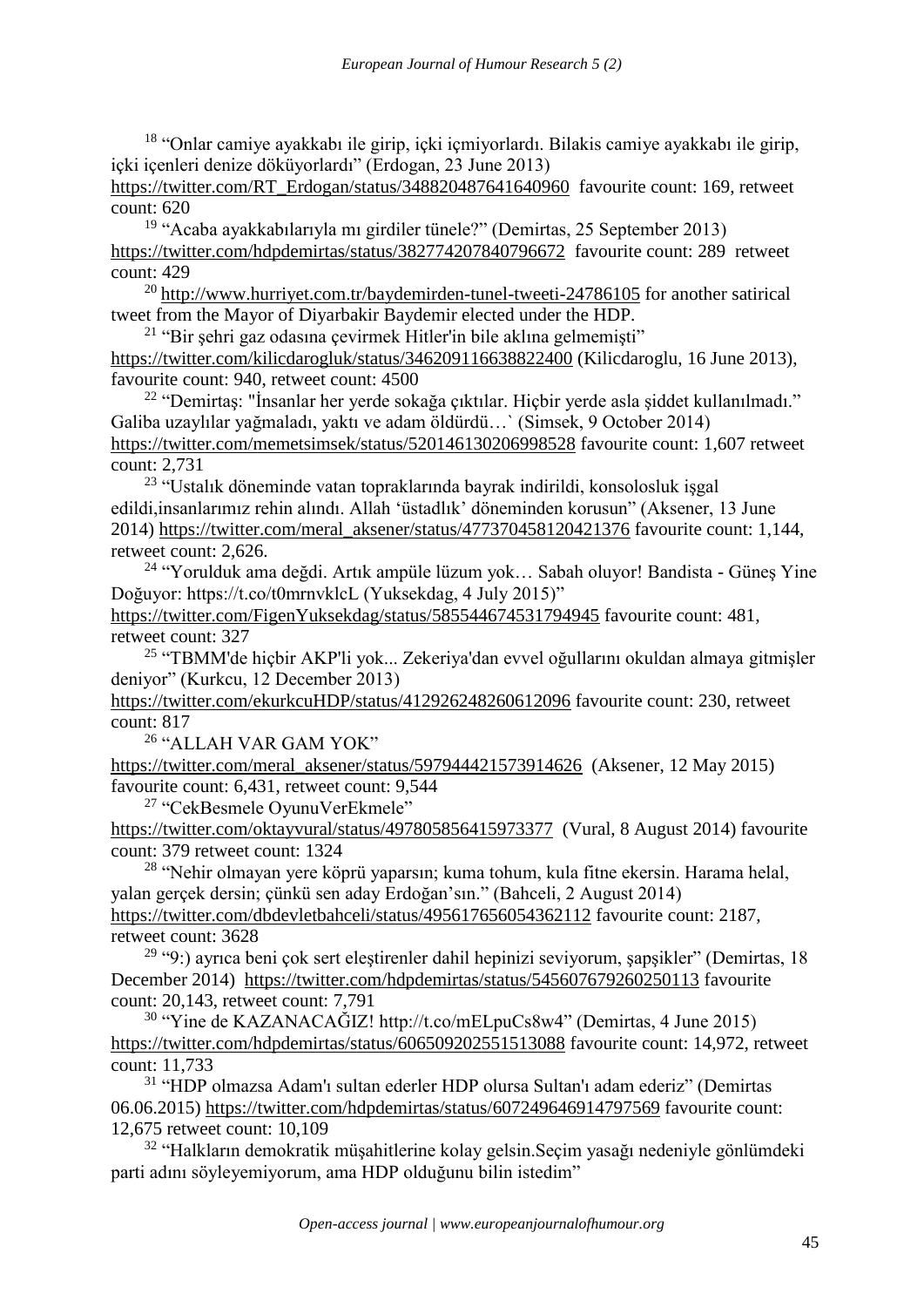<https://twitter.com/hdpdemirtas/status/607399947059765248> (Demirtas, 7 June 2015) favourite count: 13,498, retweet count: 8,769

<sup>33</sup> "Turkiye kapida oyalanacak bir ulke degildir" (Erdogan, 7 June 2013), [https://twitter.com/RT\\_Erdogan/status/342989708755861507](https://twitter.com/RT_Erdogan/status/342989708755861507) favourite count: 122, retweet count: 254

<sup>34</sup> "Ne medya, ne sosyal medya, ne sermaye, ne de terörize edilen sokaklar değil; Türkiye'nin geleceğini sadece millet ve sandık belirler" (Erdogan, 3 August 2013) [https://twitter.com/RT\\_Erdogan/status/363692101462011904](https://twitter.com/RT_Erdogan/status/363692101462011904) favourite count: 412, retweet count: 1188

<sup>35</sup> "Bize bazi marjinal gruplar degil millet hesap sorar" (Erdogan, 9 June 2013) [https://twitter.com/RT\\_Erdogan/status/343738530431918081](https://twitter.com/RT_Erdogan/status/343738530431918081) favourite count:180, retweet count:678

<sup>36</sup> "Taksim'de yaşananlar sadece Gezi Parkı olayı değildir. Bu olaylar dışarıdan ve içeriden bağlantıları olan olaylardır." (Erdogan, 3 June 2013)

[https://twitter.com/RT\\_Erdogan/status/341478051684708352](https://twitter.com/RT_Erdogan/status/341478051684708352) favourite count: 460, retweet count:1574

<sup>37</sup> "Herkes AKP'ye oy versin, herkes senin gibi olsun, kimse ses çıkarmasın istiyorsun; ama burası Recep Harikalar Diyarı değil!" (Kilicdaroglu, 26 June 2013).

<https://twitter.com/kilicdarogluk/status/349777875282558977> favourite count: 3006, retweet count: 3817

<sup>38</sup> "Yalova'da hak yiyen değil hak eden kazandı. Teşekkürler Yalova!" (Kilicdaroglu, 1 June 2014)<https://twitter.com/kilicdarogluk/status/473188627229331456> favourtie count: 2687, retweet count: 2072

<sup>39</sup> "Oyunuzu ayakkabı kutusuna değil, sandığa atın!" (Ince, 7 June 2015) <https://twitter.com/vekilince/status/607447438106980352> favourite count: 2,368, retweet count: 1,797.

<sup>40</sup> "Başbakan konuştukça batıyor: "içki içen alkoliktir. Bana oy vermişse alkolik değildir" (Kurkcu, 2 June 2013) <https://twitter.com/ekurkcuHDP/status/341194427999596544> favourite count: 33, retweet count: 446.

### **References**

- Al-Momani, K., Badarneh, M. A., & Migdadi, F. (2016). 'A semiotic analysis of political cartoons in Jordan in light of the Arab Spring'. *Humor* 29 (4), pp. 507-538.
- Altan, C. (July 17, 2014). 'Mizah ve Siyaset'. *Milliyet.* Retrieved October 5, 2016 from [http://www.milliyet.com.tr/mizah-ve-siyaset/gundem/ydetay/1912917/default.htm.](http://www.milliyet.com.tr/mizah-ve-siyaset/gundem/ydetay/1912917/default.htm)
- Anagondahalli, D. & Khamis, S. (2014). 'Mubarak framed! Humor and political activism before and during the Egyptian Revolution'. *Arab Media and Society* 19, pp.1-16.

And, M. (1979). 'The Turkish Folk Theatre'. *Asian Folklore Studies* 38 (2), pp. 155-176.

Aral, A. (October 13, 2015). 'Bir mizah kaynagi olarak politika.' *Hurriyet.* Retrieved October 5, 2016 from [http://www.hurriyet.com.tr/bir-mizah-kaynagi-olarak-politika-30301235.](http://www.hurriyet.com.tr/bir-mizah-kaynagi-olarak-politika-30301235)

Attardo, S. (1994). *Linguistic Theories of Humor*. Berlin, New York: Walter de Gruyter.

Axtmann, R. (2013). 'Conceptualising democracy'. *Australian Journal of Political Science* 48 (1), pp. 118-128.

Ayata, S. (2014). 'Buyurganlığa ve Yasakçılığa Karşı Direniş: 'Gezi Hareketi', *Gazi Üniversiteli Öğretim Üyeleri Derneği Akademik Bülten* 12 (1) Retrieved October 5 2016 from http://www.gaziuniversiteli.org/bulten/2014-. 1/07\_S.

Bakhtin, M. M. (1984). *Rabelais and His World.* Bloomington: Indiana University Press.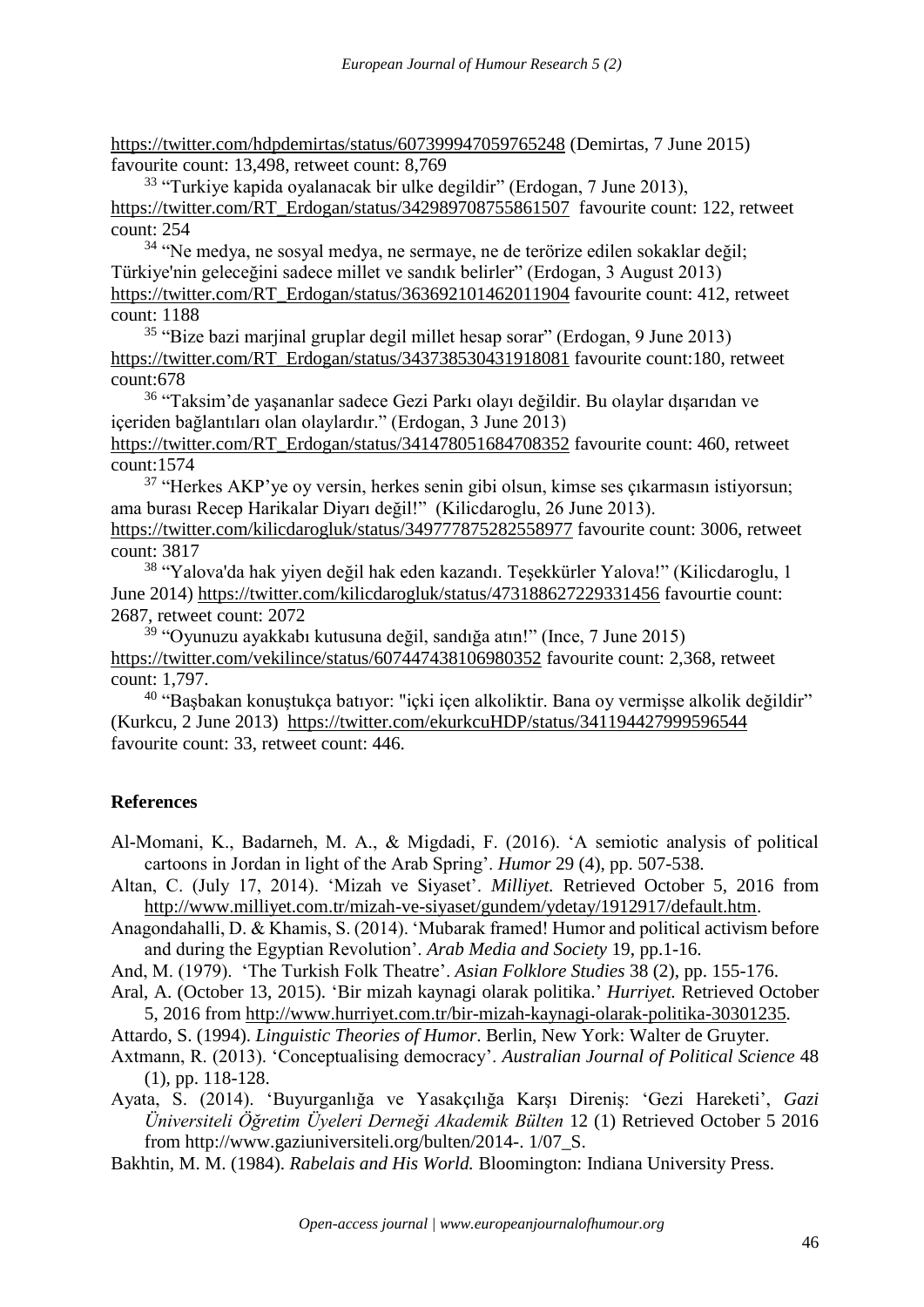- Baruter, B. (June 17, 2013) '30 Yil Sonra Mizah Sokaga Geri Dondu'. Hurriyet [Online]. Retrieved April 18, 2017 from [http://www.hurriyet.com.tr/mizah-30-yil-sonra-sokaga-geri](http://www.hurriyet.com.tr/mizah-30-yil-sonra-sokaga-geri-dondu-23522576)[dondu-23522576.](http://www.hurriyet.com.tr/mizah-30-yil-sonra-sokaga-geri-dondu-23522576)
- BBCNews. (2016). 'Turkey's Erdogan to drop lawsuits against people who insulted him'. Retrieved June 6, 2017 from [http://www.bbc.com/news/world-us-canada-36925723.](http://www.bbc.com/news/world-us-canada-36925723)
- Bergson, H. (1914). *Laughter: An Essay on the Meaning of the Comic*. Available at [https://books.google.com/books?id=lrb1FMy3iMC&printsec=frontcover&source=gbs\\_ge](https://books.google.com/books?id=lrb1FMy3iMC&printsec=frontcover&source=gbs_ge_summary_r&cad=0#v=onepage&q&f=false) summary  $r\&c\text{ad}=0\#v=onepage\&q\&f=false.$
- Billig, M. (2005). *Laughter and Ridicule: Towards a Social Critique of Humour*. London: Sage.
- Boratav, P. N. (1988). *Halk Hikâyeleri ve Halk Hikâyeciligi*. Adam Yayinlari, Istanbul.
- Bruner, M.L. (2005). 'Carnivalesque protest and the humourless state'. *Text and Performance Quarterly 25*(2), pp.136-155.
- Cantek, L. (2001) *Markopaşa: bir mizah ve muhalefet efsanesi*. Istanbul: İletişim.
- Caren, N. & Turkoglu, D. (2014). 'Political controversy has helped fuel Twitter's growth in Turkey'. *The Washington Post* March 28, 2014. Retrieved April 28, 2017 from [https://www.washingtonpost.com/news/monkey-cage/wp/2014/03/28/political-](https://www.washingtonpost.com/news/monkey-cage/wp/2014/03/28/political-controversy-has-helped-fuel-twitters-growth-in-turkey/?utm_term=.b817cdc5fb8c)

[controversy-has-helped-fuel-twitters-growth-in-turkey/?utm\\_term=.b817cdc5fb8c.](https://www.washingtonpost.com/news/monkey-cage/wp/2014/03/28/political-controversy-has-helped-fuel-twitters-growth-in-turkey/?utm_term=.b817cdc5fb8c)

- Chadwick, A. (2006). *Internet Politics: States, Citizens, and New Communication Technologies.* Oxford: Oxford University Press.
- Cingi, A. (2011). *CHP: A Party on the Road to Social Democracy*. Berlin: Friedrich-Ebert-Stiftung.
- Civaoglu, G. 'Siyasette Mizah'. *Milliyet* May 5, 2015 [Online] Retrieved October 5, 2016 from [http://www.milliyet.com.tr/siyasette-mizah/siyaset/ydetay/2054181/default.htm.](http://www.milliyet.com.tr/siyasette-mizah/siyaset/ydetay/2054181/default.htm)
- Collin, M. (2015). *Pop Grenade: From Public Enemy to Pussy Riot-Dispatches from Musical Frontlines.* Ropley, UK: John Hunt Publishing.
- Colak, E. (2016). 'Islam Ile Gorsel Mizah:Turkiye`de Islami Mizah Dergiciliginin Donusumu'. *Moment Dergi* 3 (1), pp. 228-247.
- Dagtas, M. S. (2016). ''Down With Some Things!' The Politics of Humour and Humour as Politics in Turkey's Cezi Protests'. *Etnofoor* 28 (1), pp. 11-34.
- Deren, S. (2015) 'Political potential of sarcasm: cynicism in civil resentment', in Yalcintas, A. (ed). *Creativity and Humour in Occupy Movements: Intellectual Disobedience in Turkey and Beyond,* New York: Palgrave Macmillan, pp. 30-48.
- Dogu, B., Ozcetin, B., Bayraktutan-Sutcu, G., Binark, M., Çomu, T., Aydemir, A. T., & İslamoğlu, G. (2014). *Siyasetin yeni hâli: vaka-i sosyal medya*. Istanbul: Kalkedon.
- Douglas, M, (2002). *Purity and Danger*. New York: Routledge.
- Dynel, M. (2009). 'Beyond a joke: Types of conversational humour'. *Language and Linguistics Compass 3* (5), pp. 1284-1299.
- Egilmezler, M. 'Why do Turkish leaders fear humor?' August 21, 2016. Retrieved May 5, 2017 from [http://www.yourmiddleeast.com/opinion/why-do-turkish-leaders-fear-humor\\_26052.](http://www.yourmiddleeast.com/opinion/why-do-turkish-leaders-fear-humor_26052)
- Emre, P.O., Coban, B. & Sener, G. (2014). 'Humorous form of protest: Disproportionate use of intelligence in Gezi Park's Resistance'. Paper presented at Politsci'13 Political Science Conference, Istanbul, Turkey, 31 October-02 November. Retrieved October 5, 2016 from [http://doc.utwente.nl/92922/1/Politsci13baski-libre.pdf.](http://doc.utwente.nl/92922/1/Politsci13baski-libre.pdf)
- Friedman, S. (2011). 'The cultural currency of a 'good' sense of humour: British comedy and new forms of distinction'. *The British Journal of Sociology* 62 (2), pp. 347-370.
- Holquist, M. (1984). 'Prologue', in Bakhtin, M., *Rabelais and his World*. Bloomington: Indiana Press University Press.

Holquist. M. & Clark, K. (1984). *Mikhail Bakhtin*. Cambridge: Harvard University Press.

Hurriyet. '22 memorable quotes by iconic Turkish politician Suleyman Demirel'. *Hurriyet.* Retrieved October 5 2016 from [http://www.hurriyetdailynews.com/washington-firm-on-](http://www.hurriyetdailynews.com/washington-firm-on-arms-sale-tobahrain.aspx/images/news/201201/Default.aspx?pageID=447&GalleryID=2574&gpid=10)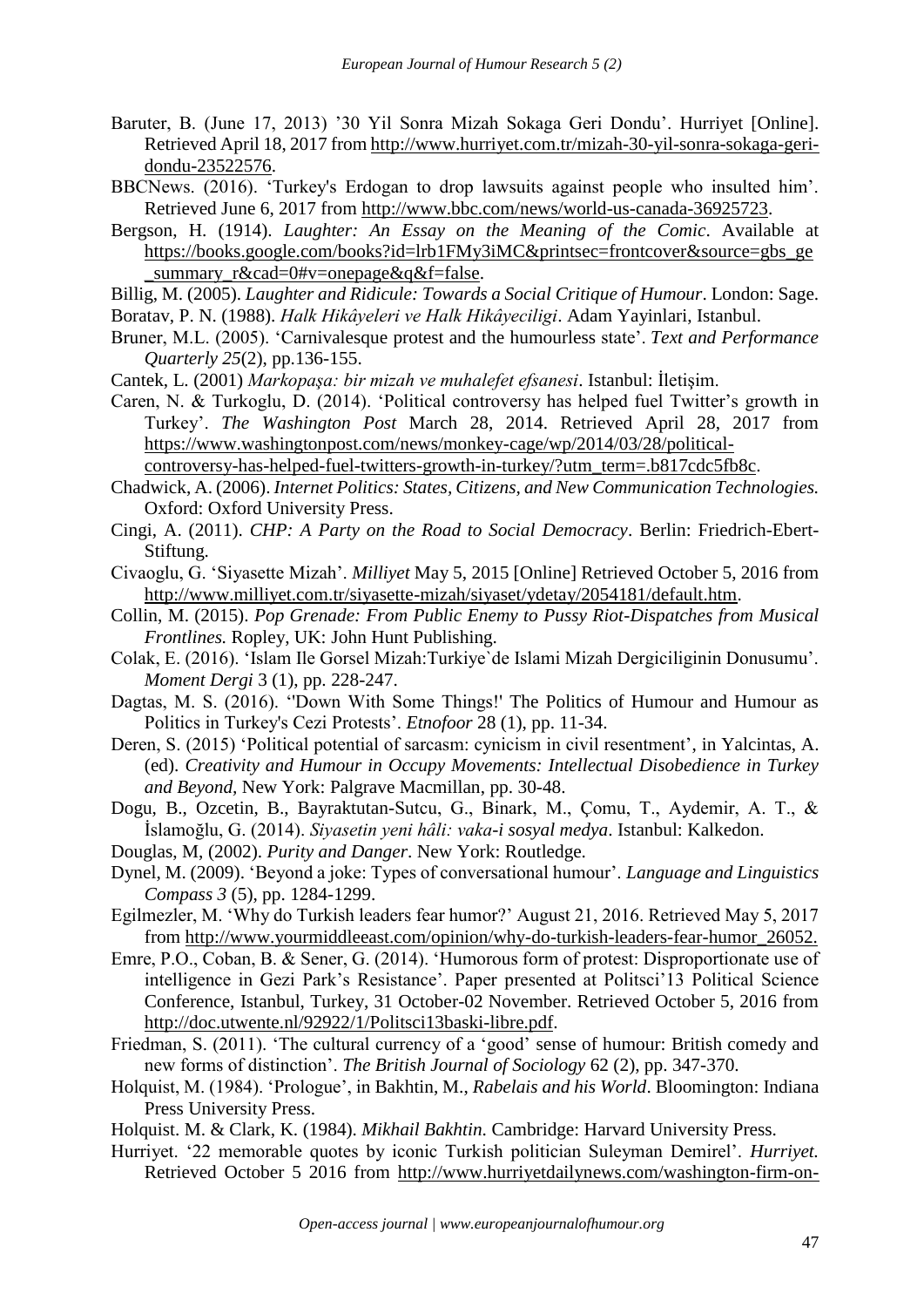[arms-sale-](http://www.hurriyetdailynews.com/washington-firm-on-arms-sale-tobahrain.aspx/images/news/201201/Default.aspx?pageID=447&GalleryID=2574&gpid=10)

[tobahrain.aspx/images/news/201201/Default.aspx?pageID=447&GalleryID=2574&gpid=](http://www.hurriyetdailynews.com/washington-firm-on-arms-sale-tobahrain.aspx/images/news/201201/Default.aspx?pageID=447&GalleryID=2574&gpid=10) [10.](http://www.hurriyetdailynews.com/washington-firm-on-arms-sale-tobahrain.aspx/images/news/201201/Default.aspx?pageID=447&GalleryID=2574&gpid=10)

- Keyman, F. & Öniş, Z. (2007). 'Globalization and social democracy in the European periphery: Paradoxes of the Turkish experience'. *Globalizations* 4 (2), pp. 211-228.
- Göle, N. (July 29, 2013). 'Public space democracy'. *Eurozine*. Retrieved October 5, 2016 from [http://www.eurozine.com/public-space-democracy/.](http://www.eurozine.com/public-space-democracy/)
- Gorkem, S. Y. (2015). 'The only thing not known how to be dealt with: Political humor as a weapon during Gezi Park Protests'. *Humor* 28 (4), pp. 583-609.
- Graham, T., Broersma, M., Hazelhoff, K, & van't Haar, G. (2013). 'Between broadcasting political messages and interacting with voters: The use of Twitter during the 2010 UK general election campaign'. *Information, Communication & Society* 16 (5), pp. 692-716.
- Gurkas, H. (2008). *Nasreddin Hodja and the Akşehir Festival: Invention of a Festive Tradition and Transfigurations of a Trickster, from Bukhara to Brussels.* West Lafayette, Indiana: Purdue University, Ph.D dissertation.
- Kaptan, Y. (2016). 'Laugh and resist! Humor and satire use in the Gezi resistance movement'. *Perspectives on Global Development and Technology* 15 (5), pp. 567-587.
- Kao, J.T & Goodman, N. (2015) 'Let's talk (ironically) about the weather: Modeling verbal irony' [online]. *CogSci*. Retrieved April 18, 2017 from [https://cocolab.stanford.edu/papers/KaoEtAl2015-Cogsci.pdf.](https://cocolab.stanford.edu/papers/KaoEtAl2015-Cogsci.pdf)
- Kemahlıoğlu, Ö. (2015). 'Winds of change? The June 2015 parliamentary election in Turkey'. *South European Society and Politics* 20 (4), pp. 445-464.
- Keyder, Ç., 2013. 'Gezi Parkı Protestoları Bağlamında Yeni Orta Sınıflar, Neoliberal Dönüşüm ve Yoksulluk'. [Online]*.* Retrieved October 5, 2016 from http://konusakonusa. org/2013/09/05/gezi-parkiprotestolari-baglaminda-yeni-orta-siniflar-neoliberaldonusumve-yoksulluk/.
- Koc, N. (September 28, 2014). 'Erdil Yasaroglu: Muhalefet yapmak bize mi kaldi'. *Diken* [Online]. Retrieved April 18, 2017 from [http://www.diken.com.tr/muhalefet-yapmak](http://www.diken.com.tr/muhalefet-yapmak-bize-kaldi/)[bize-kaldi/.](http://www.diken.com.tr/muhalefet-yapmak-bize-kaldi/)
- Kongar, E., & Küçükkaya, A. (2013). *Gezi direnişi*. Istanbul: Cumhuriyet Kitaplari.
- Kuipers, G. (2006). 'Television and taste hierarchy: the case of Dutch television comedy'. *Media, Culture & Society* 28 (3), pp. 359-378.
- Kuipers, G. (2008). 'The sociology of humor', in Raskin, V. (ed)., *The Primer of Humor Research*, Humor Research 8. pp. 365-402.
- Kuipers, G. (2009) 'Humor styles and symbolic boundaries'. *Journal of Literary Theory* 3 (2), pp. 219-239.
- Lautemann, E. (2000). '*World Encyclopedia of Political Systems and Parties* by George Delury'. *Reference & User Services Quarterly* 39 (3), pp. 1365-1380.
- Letsch, C. (2014) 'Turkey Twitter users flout Erdogan ban on micro-blogging site'. *The Guardian.* Retrieved Octobe 5, 2016 from [https://www.theguardian.com/world/2014/mar/21/turkey-twitter-users-flout-ban-erdogan.](https://www.theguardian.com/world/2014/mar/21/turkey-twitter-users-flout-ban-erdogan)
- Lukuslu, D. (2014) 'Cyberspace in Turkey: A 'Youthful' space for expressing powerful discontent and suffering', in Herrera, L. (ed.), *Wired Citizenship: Youth Learning and Activism in the Middle East*, New York: Routledge, pp. 76-88.
- Makarychev, A. (2013). 'The culture of protest: Counter-hegemonic performances in Putin's Russia'. *The Russian Review* 72 (4), pp.653-657.
- Mat, F. (2010). 'Political and religious satire in Turkey'. Retrieved June 5 2017 from https://www.balcanicaucaso.org/eng/Areas/Turkey/Turkish-humor-75696
- Morva, O. (2016). 'The humorous language of street dissent: A discourse analysis on the graffiti of the Gezi Park protests'. *The European Journal of Humour Research* 4(2), pp.19-34.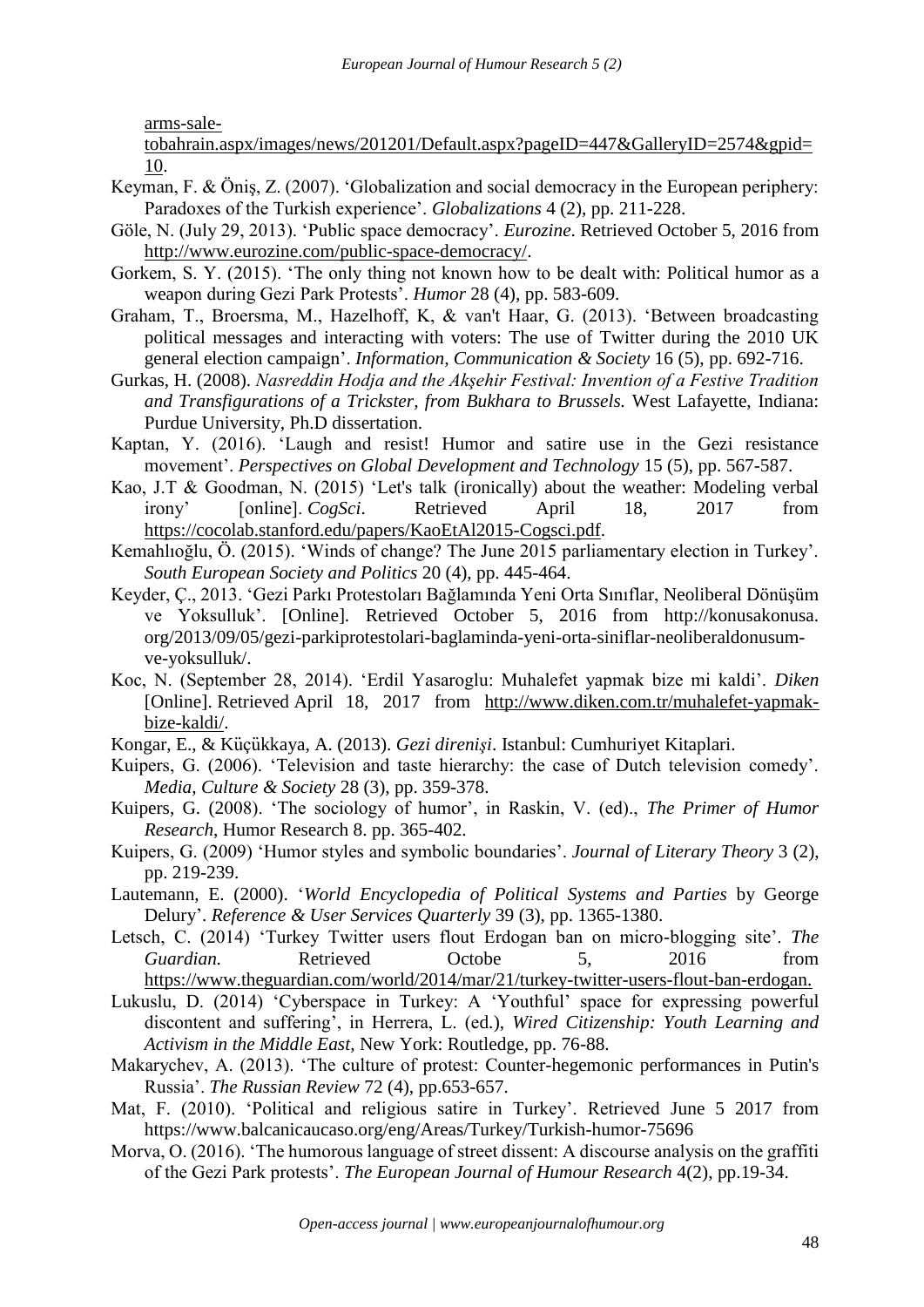- Mueller, R. (2011). 'Fun in the German parliament?', in Tsakona, V. & Popa, D. (eds.), *Studies in Political Humour: In between Political Critique and Public Entertainment*. Amsterdam & Philadelphia: John Benjamins, pp. 33-59.
- Nesin, A. (2011). *Sanat Yazilari.* Istanbul: Nesin Yayinlari.
- Sener, O. (2013). 'The Gezi protests, polyphony and 'carnivalesque chaos'. *Journal of Global Faultlines* 1 (2), pp. 40-42. doi:10.13169/jglobfaul.1.2.0040
- Öncü, A. (2002). 'Global Consumerism, sexuality as public spectacle, and the cultural remapping of Istanbul in the 1990s', in D. Kandiyoti & A. Sektanber (eds.), *Fragments of Culture: The Everyday in Modern Turkey*, New Brunswick: Rutgers University Press, pp. 171-190.
- Örs, İ-R. (2014), 'Genie in the bottle: Gezi Park, Taksim Square, and the realignment of democracy and space in Turkey'. *Philosophy & Social Criticism* 40 (4-5), pp. 489-498.
- Ozgen, N. (2013) Bir direnis uslubu olarak mizah. *BirGun Pazar* (June 23),.
- Ozgur, I. (2012). 'Cafcaf: an Islamic humor magazine, no joke!'. *Contemporary Islam* 6 (1), pp.1-27.
- Palmer, M. J. (2003). *Taking Humour Seriously*. London: Routledge.
- Passerat, D . (2015). 'Siyasal Söylemde Tersinleme' [Irony in the political speech]. *Humanitas - Uluslararası Sosyal Bilimler Dergisi* 2 (4), pp. 207-224. DOI: 10.20304/husbd.11326
- Paton, G. E., Powell, C., Venezia, L., & Frailing, K. (1988). *Humour in Society: Resistance and Control.* London: Palgrave Macmillan.
- Reporters Without Borders. (2016). 'Journalism ungolfed by the purge'. Retrieved June 5, 2017 from https://rsf.org/en/turkey
- Reuters (2015). 'Reuters Institute Digital News Report 2015'. Retrieved April 18, 2017 from http://www.digitalnewsreport.org/essays/2015/how-turkey-uses-social-media/
- Rubin, D, Nagy, P. & Rouyer, P. (2001). *The World Encyclopedia of Contemporary Theatre: Europe*. Vol. 1. Oxford: Taylor & Francis,.
- Saadetyan, E. G. (2015) 'Gezi'nin Dilini Demirtaş Konuşuyor'. Birikim [Online] Retrieved October 5, 2016 from http://www.birikimdergisi.com/guncel-yazilar/1214/gezi-nin-dilinidemirtas-konusuyor#.WALvZiMrK2w
- Schwarzmantel, J. (2012) 'Insurgent Democracy'. Philosophers for change [Online]. Retrieve October 5, 2016 from https://philosophersforchange.org/2012/05/22/insurgent-democracy/
- Scott, J. C. (1990). *Domination and the Arts of Resistance: Hidden Transcripts.* New Haven and London: Yale University Press.
- Sorensen, M.J. (2014). *Humorous Political Stunts: Non-violent Public Challenges to Power.*  Australia: University of Wollongong. Ph.D dissertation.
- Stephenson, R.M. (1951). 'Conflict and control functions of humor'. *American Journal of Sociology* 56 (6), pp.569-574.
- Sozeri, E. K. (2015). 'HDP'ye yapilan saldirilar ve cezasizlik sistemli mi?' T24 [Online] Retrieved October 5, 2016 from http://t24.com.tr/haber/hdpye-yapilan-saldirilar-vecezasizlik-sistemli-mi,296981
- Tastekin, F. (2016). 'Mizahcilarin Erdogan'la imtihani cetin geciyor'. Al Monitor [Online]. Retrieved April 18, 2017 from [http://www.al](http://www.al-monitor.com/pulse/tr/originals/2016/04/turkey-political-humor-no-joke-for-satirists.html)[monitor.com/pulse/tr/originals/2016/04/turkey-political-humor-no-joke-for-satirists.html.](http://www.al-monitor.com/pulse/tr/originals/2016/04/turkey-political-humor-no-joke-for-satirists.html)
- Tekerek, N. (2007). *Soyutlama Acisindan Postmodern Edebiyat ile Meddah, Karagoz ve Ortaoyunu'nun Degerlendirilmesi.* Isparta: Suleyman Demirel University, MA Thesis.
- Tsakona, V., & Popa, D. E. (eds.). (2011). *Studies in Political Humour: In between Political Critique and Public Entertainment* (Vol. 46). Amsterdam: John Benjamins.
- Tsakona, V. (2013) 'Parliamentary punning: Is the Opposition more humorous than the ruling party?'. *The European Journal of Humour Research* 1 (2), pp.101-111.